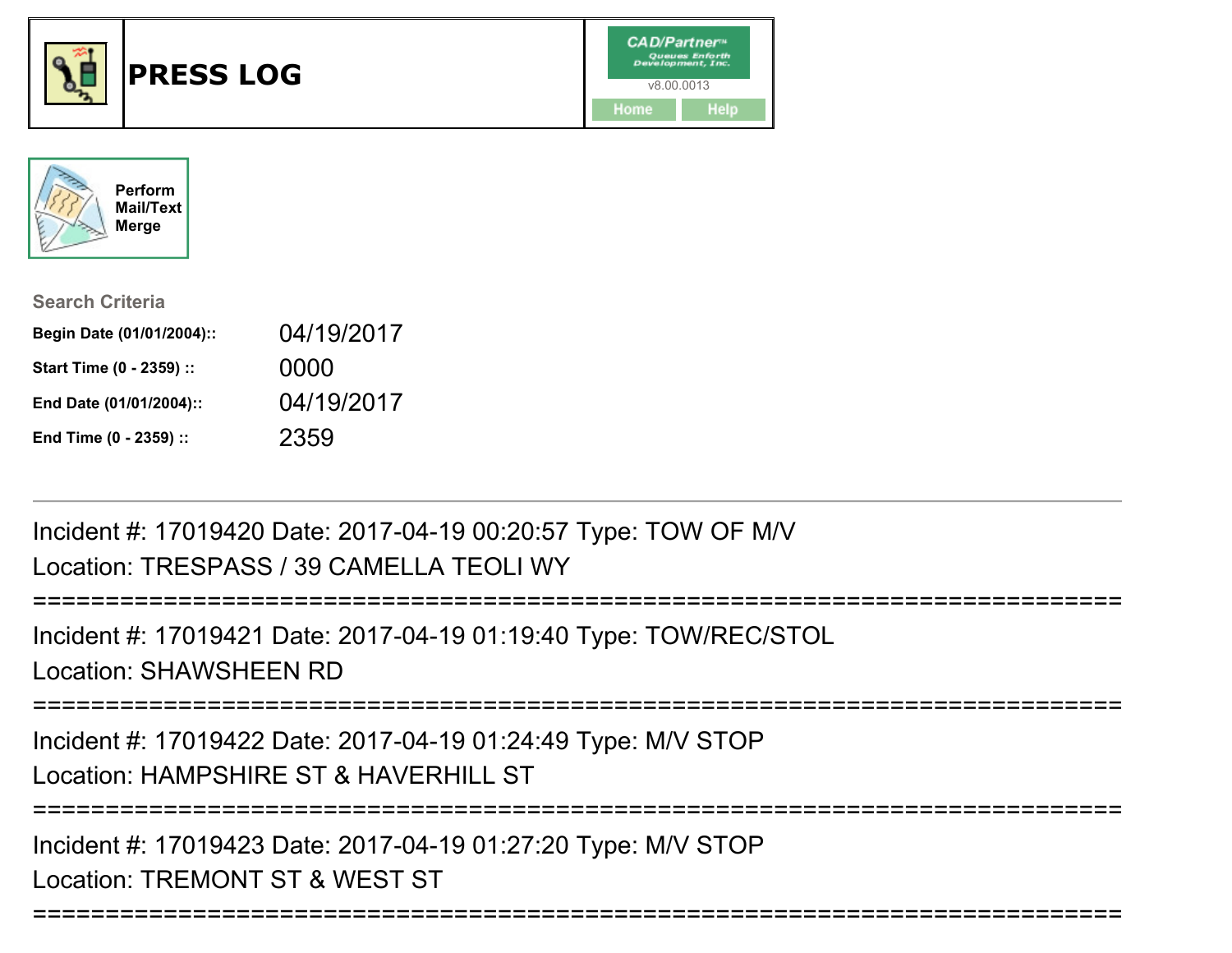Incident #: 17019424 Date: 2017-04-19 01:30:38 Type: DK (DRUNK)Location: TRIPOLI BAKERY INC / 106 COMMON ST===========================================================================Incident #: 17019425 Date: 2017-04-19 01:32:52 Type: M/V STOPLocation: 50 BROADWAY===========================================================================Incident #: 17019426 Date: 2017-04-19 01:35:54 Type: TOW OF M/VLocation: TRESPASS / 103 HAVERHILL ST ===========================================================================Incident #: 17019427 Date: 2017-04-19 01:37:45 Type: DK (DRUNK)Location: 32 JEFFERSON ST===========================================================================Incident #: 17019428 Date: 2017-04-19 01:46:04 Type: M/V STOPLocation: 370 BROADWAY===========================================================================Incident #: 17019429 Date: 2017-04-19 01:57:16 Type: M/V STOPLocation: PARK ST & SAUNDERS ST===========================================================================Incident #: 17019430 Date: 2017-04-19 01:59:37 Type: ALARM/BURGLocation: DR. JOEL GORN / 101 AMESBURY ST===========================================================================Incident #: 17019431 Date: 2017-04-19 02:00:12 Type: BUILDING CHKLocation: 703 HAVERHILL ST===========================================================================

Incident #: 17019432 Date: 2017-04-19 02:03:24 Type: M/V STOPLocation: RIVER POINTE WY & WINTHROP AV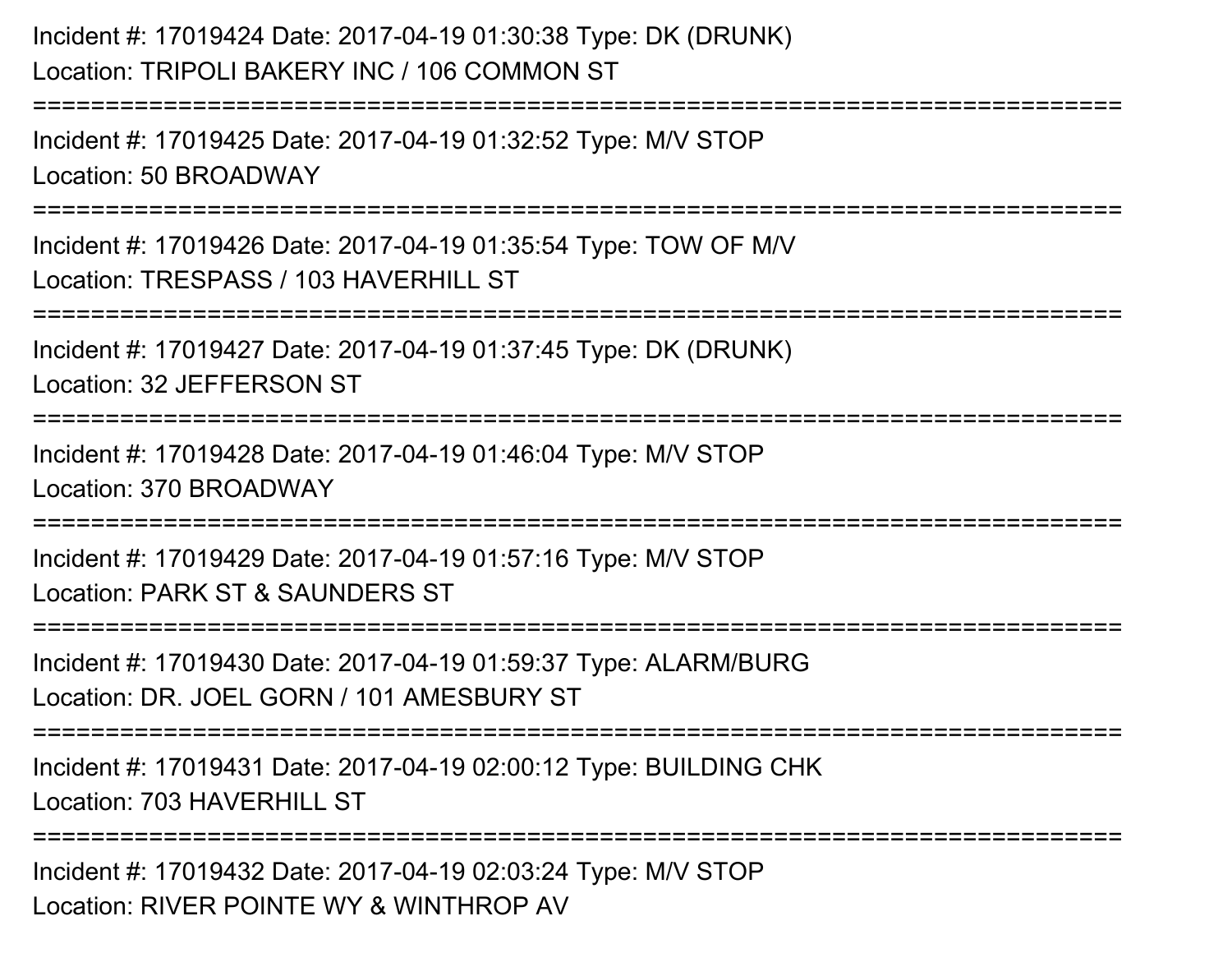$\mathcal{L}$  and  $\mathcal{L}$  from stations  $\mathcal{L}$ 

===========================================================================Incident #: 17019434 Date: 2017-04-19 02:10:56 Type: M/V STOPLocation: 700 ESSEX ST===========================================================================Incident #: 17019435 Date: 2017-04-19 02:12:59 Type: BUILDING CHKLocation: 700 ESSEX ST===========================================================================Incident #: 17019436 Date: 2017-04-19 02:13:30 Type: M/V STOPLocation: MANCHESTER ST & WEST ST===========================================================================Incident #: 17019437 Date: 2017-04-19 02:14:32 Type: SUS PERS/MVLocation: 62 W DALTON ST===========================================================================Incident #: 17019438 Date: 2017-04-19 02:20:19 Type: DK (DRUNK)Location: 32 JEFFERSON ST===========================================================================Incident #: 17019439 Date: 2017-04-19 02:26:42 Type: M/V STOPLocation: MELROSE ST & WATER ST===========================================================================Incident #: 17019440 Date: 2017-04-19 02:33:48 Type: M/V STOPLocation: HAVERHILL ST & WHITE ST===========================================================================Incident #: 17019441 Date: 2017-04-19 02:39:24 Type: CK WELL BEING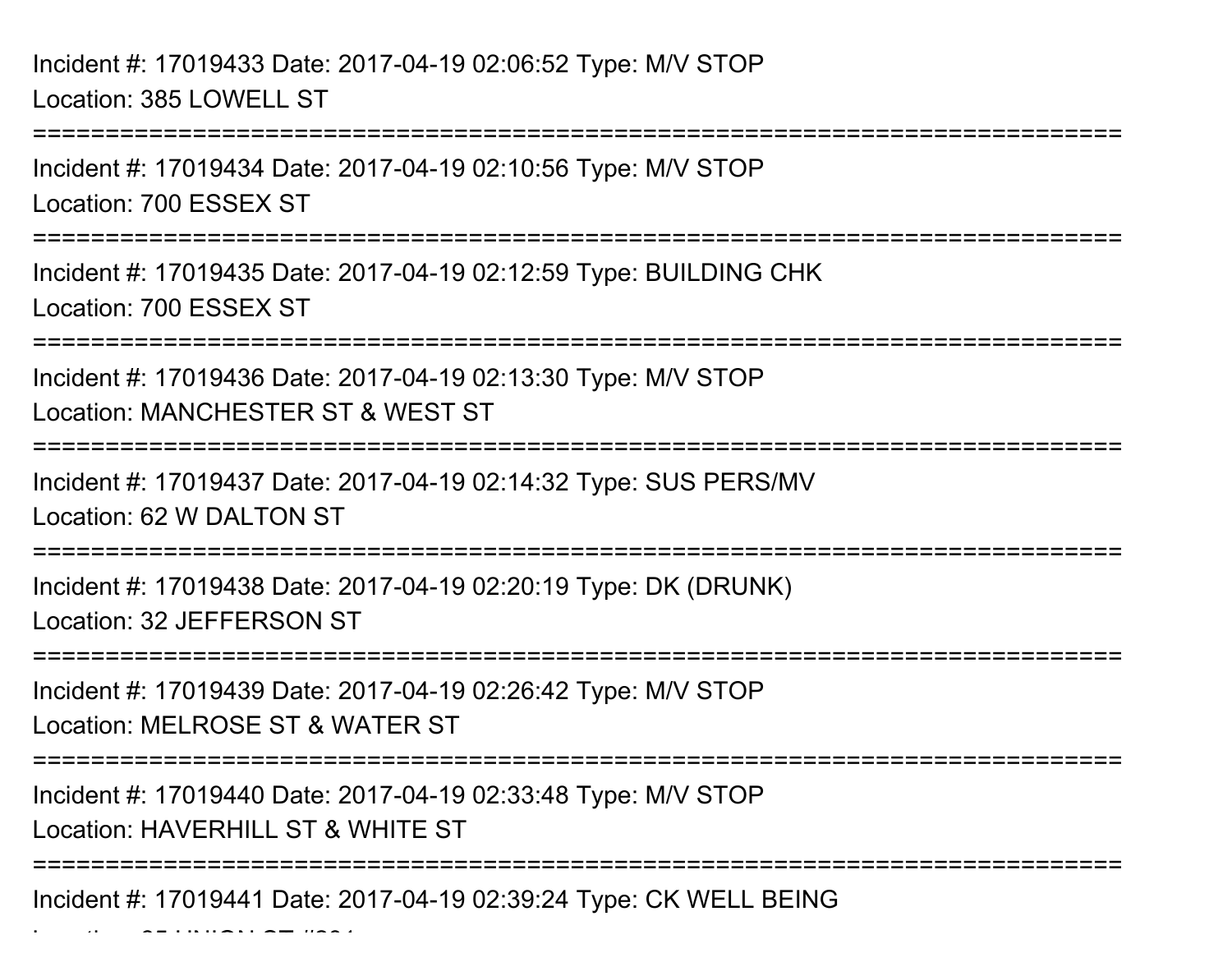Incident #: 17019442 Date: 2017-04-19 03:13:03 Type: M/V STOPLocation: MERRIMACK ST & S BROADWAY

===========================================================================

===========================================================================

Incident #: 17019443 Date: 2017-04-19 03:25:52 Type: BUILDING CHKLocation: DUNKIN DONUTS / 123 LAWRENCE

===========================================================================

Incident #: 17019444 Date: 2017-04-19 03:33:07 Type: M/V STOPLocation: PARKER ST & SALEM ST

===========================================================================

Incident #: 17019445 Date: 2017-04-19 04:14:41 Type: M/V STOPLocation: COMMONWEALTH MOTORS / 1 COMMONWEALTH DR

===========================================================================

Incident #: 17019446 Date: 2017-04-19 04:42:30 Type: BUILDING CHK

Location: VALLEY FORUM / 654 S UNION ST

===========================================================================

Incident #: 17019447 Date: 2017-04-19 05:24:29 Type: LARCENY/MV/PASTLocation: 16 SUMMIT AV

===========================================================================

Incident #: 17019448 Date: 2017-04-19 07:43:32 Type: TOW/REPOSSEDLocation: 17 BROMFIELD ST

===========================================================================

===========================================================================

Incident #: 17019449 Date: 2017-04-19 07:52:04 Type: UNKNOWN PROBLocation: 90 JACKSON ST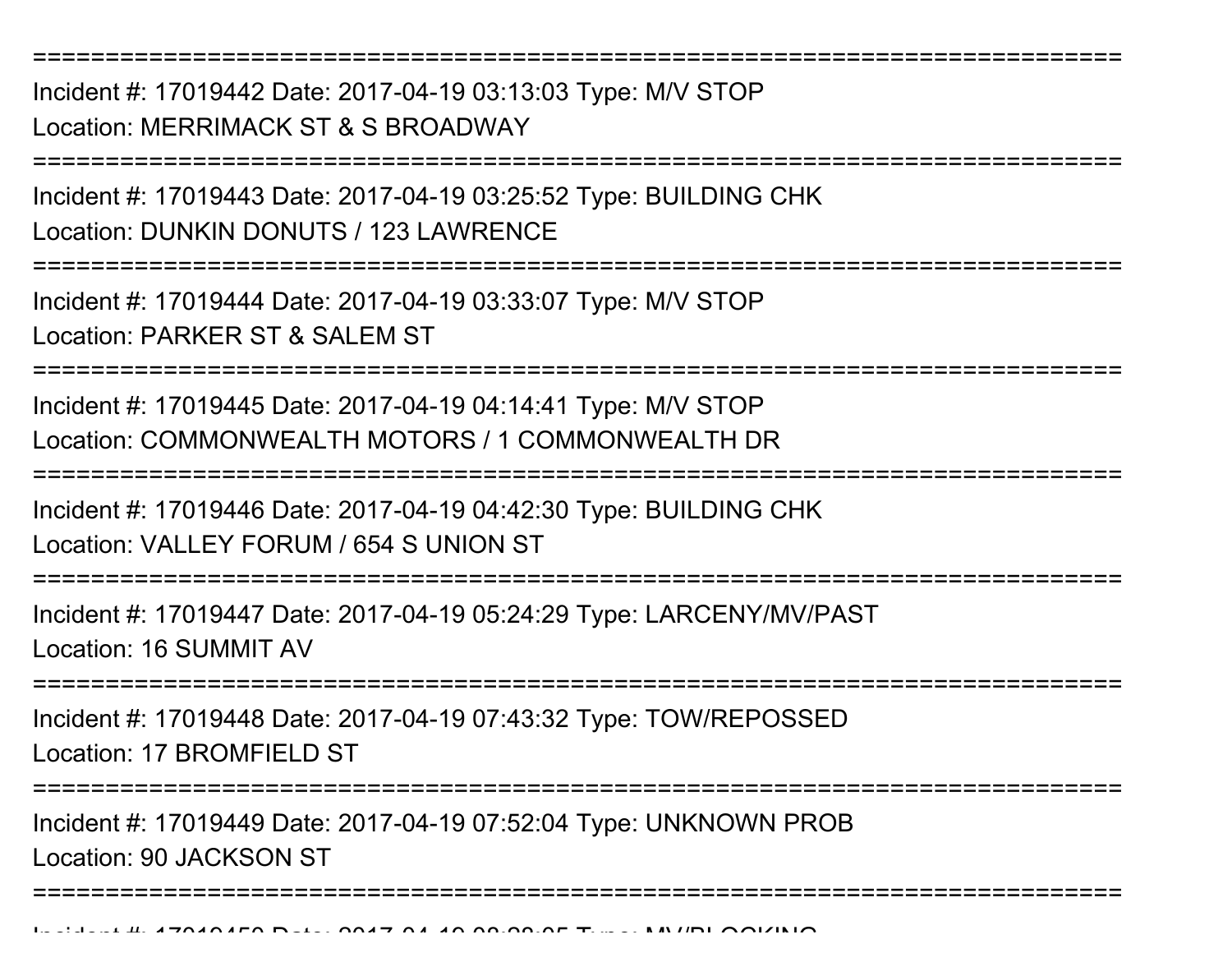Location: 115 BENNINGTON ST

Incident #: 17019451 Date: 2017-04-19 08:54:22 Type: ALARMSLocation: CITY HALL ANNEX / 237-255 ESSEX ST

===========================================================================

===========================================================================

Incident #: 17019452 Date: 2017-04-19 08:55:28 Type: THREATSLocation: 9 A BROADWAY

===========================================================================

Incident #: 17019453 Date: 2017-04-19 08:56:13 Type: TRESPASSINGLocation: 570 S UNION ST

===========================================================================

Incident #: 17019454 Date: 2017-04-19 08:58:13 Type: IDENTITY THEFTLocation: 64 BENNINGTON ST

===========================================================================

Incident #: 17019456 Date: 2017-04-19 09:21:08 Type: AUTO ACC/NO PILocation: 439 S UNION ST

======================

Incident #: 17019455 Date: 2017-04-19 09:21:33 Type: PARK & WALK

Location: BRADFORD ST & BROADWAY

===========================================================================

Incident #: 17019457 Date: 2017-04-19 09:29:26 Type: MAL DAMAGE

Location: KID START / 444 N CANAL ST

===========================================================================

===========================================================================

Incident #: 17019458 Date: 2017-04-19 09:30:28 Type: TOW OF M/VLocation: 2 INMAN ST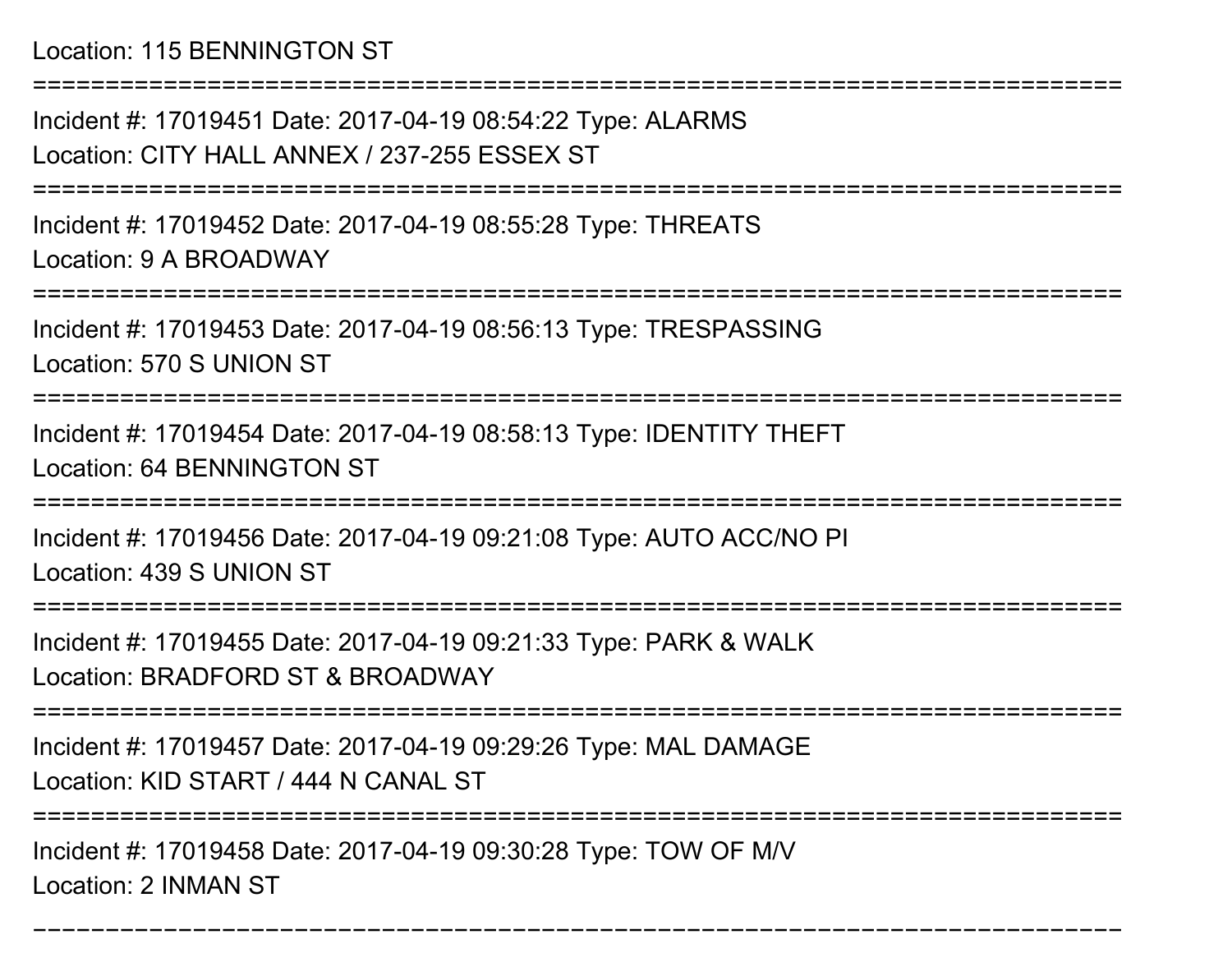Incident #: 17019459 Date: 2017-04-19 09:51:07 Type: M/V STOPLocation: PARKER ST & SALEM ST===========================================================================Incident #: 17019460 Date: 2017-04-19 09:53:29 Type: CK WELL BEINGLocation: 11 LAWRENCE ST===========================================================================Incident #: 17019461 Date: 2017-04-19 10:00:26 Type: M/V STOPLocation: PARK ST & SPRUCE ST===========================================================================Incident #: 17019462 Date: 2017-04-19 10:05:40 Type: THREATSLocation: HENRY JEWLERS / 77 ESSEX ST===========================================================================Incident #: 17019464 Date: 2017-04-19 10:15:59 Type: NOTIFICATIONLocation: 15 PROVIDENCE ST FL 3===========================================================================Incident #: 17019463 Date: 2017-04-19 10:16:09 Type: HIT & RUN M/VLocation: 700 ESSEX ST===========================================================================Incident #: 17019465 Date: 2017-04-19 10:23:28 Type: NOTIFICATIONLocation: 202 WALNUT ST**===================** Incident #: 17019466 Date: 2017-04-19 10:31:35 Type: ABAND MVLocation: TOW / 443 HIGH ST===========================================================================Incident #: 17019467 Date: 2017-04-19 10:32:32 Type: CK WELL BEINGLocation: 11 SHERIDAN ST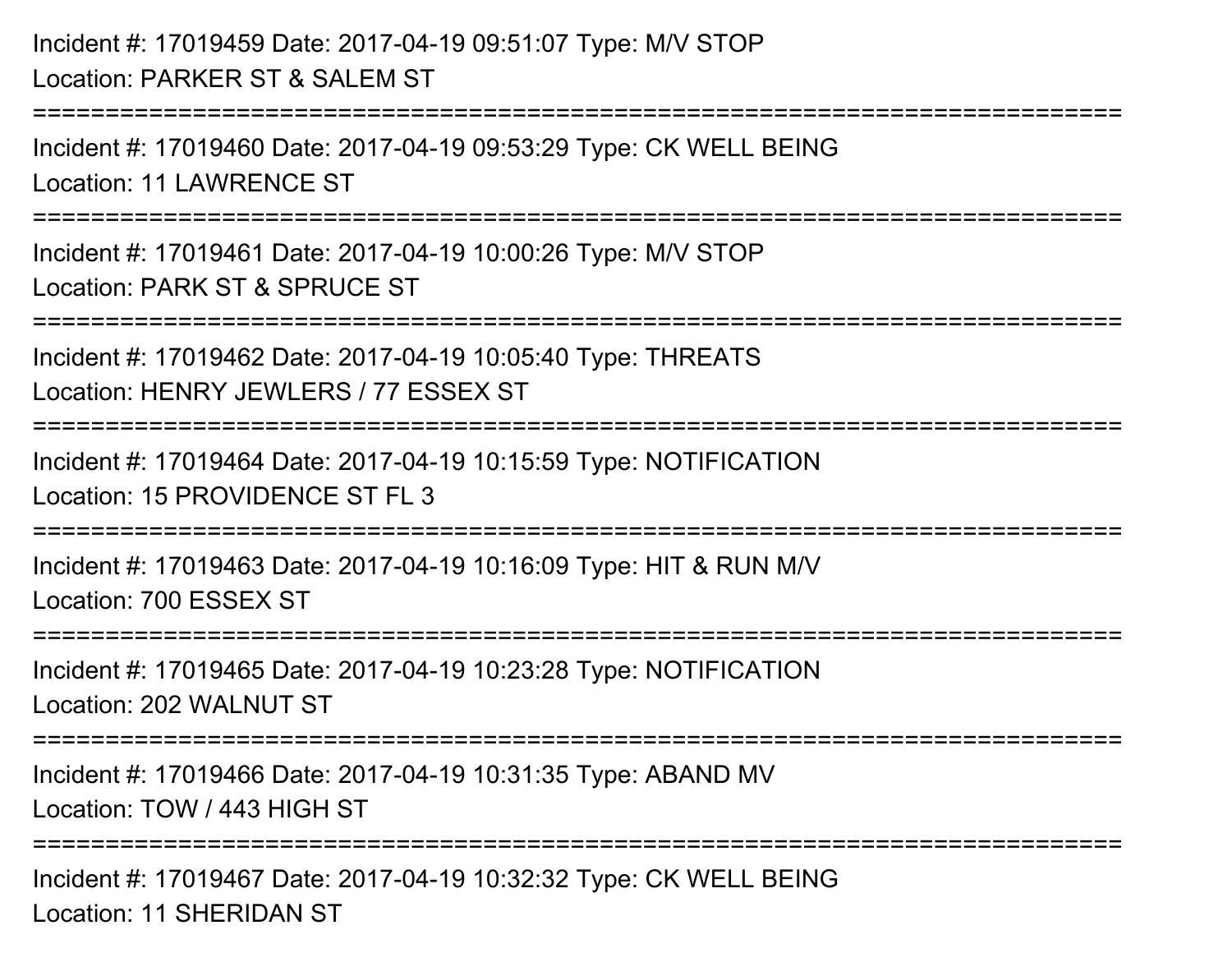Incident #: 17019468 Date: 2017-04-19 10:36:55 Type: M/V STOPLocation: 113 S UNION ST

===========================================================================

===========================================================================

Incident #: 17019469 Date: 2017-04-19 10:38:14 Type: INVESTIGATIONLocation: HALL ST & PARK ST

===========================================================================

Incident #: 17019470 Date: 2017-04-19 10:44:23 Type: NEIGHBOR PROBLocation: 158 PROSPECT ST

===========================================================================

Incident #: 17019471 Date: 2017-04-19 11:21:54 Type: COURT DOC SERVELocation: 41 WEST ST

===========================================================================

Incident #: 17019472 Date: 2017-04-19 11:46:45 Type: M/V STOP

Location: BROADWAY & LOWELL ST

===========================================================================

Incident #: 17019473 Date: 2017-04-19 12:07:13 Type: WARRANT SERVELocation: 101 S BOWDOIN ST

===========================================================================

Incident #: 17019474 Date: 2017-04-19 12:11:34 Type: TOW OF M/VLocation: TRESPASS / 572 ESSEX ST

===========================================================================

Incident #: 17019475 Date: 2017-04-19 12:11:49 Type: M/V STOP

Location: BERKELEY ST & JACKSON ST

===========================================================================

Incident #: 17019476 Date: 2017-04-19 12:13:35 Type: SUS PERS/MV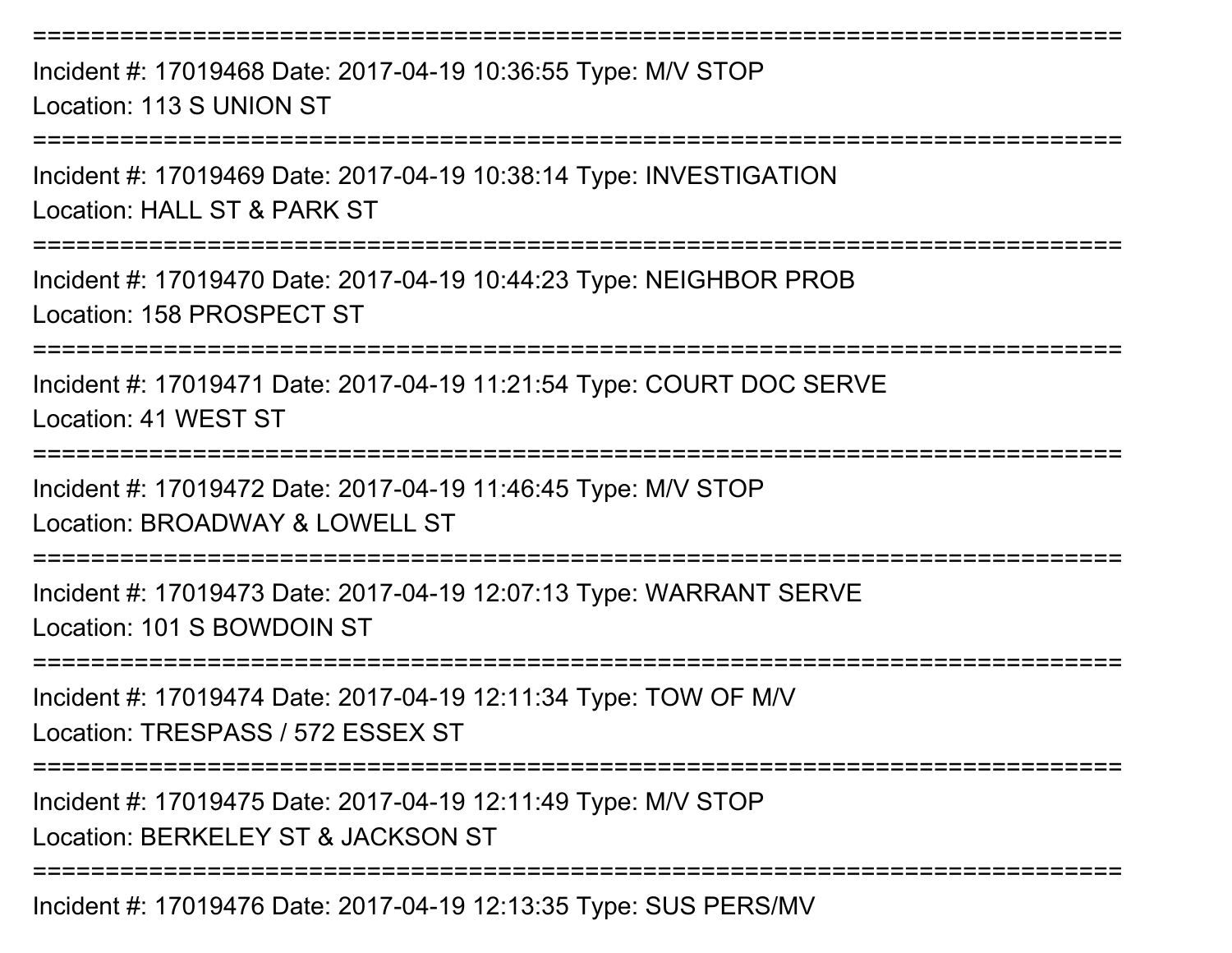===========================================================================

Incident #: 17019477 Date: 2017-04-19 12:14:12 Type: AUTO ACC/NO PILocation: WINTHROP AV

===========================================================================

Incident #: 17019478 Date: 2017-04-19 12:18:05 Type: MEDIC SUPPORTLocation: 43 BRUCE ST FL 3

===========================================================================

Incident #: 17019479 Date: 2017-04-19 12:35:00 Type: SUS PERS/MVLocation: 37 DURSO AV

===========================================================================

Incident #: 17019481 Date: 2017-04-19 12:43:36 Type: MAL DAMAGELocation: 42-44 MARBLE AV

===========================================================================

Incident #: 17019480 Date: 2017-04-19 12:45:11 Type: M/V STOP

Location: EXETER ST & WINTHROP AV

===========================================================================

Incident #: 17019482 Date: 2017-04-19 12:47:40 Type: M/V STOP

Location: 39FM64 / BROADWAY

Incident #: 17019485 Date: 2017

===========================================================================

Incident #: 17019483 Date: 2017-04-19 13:01:57 Type: SUS PERS/MVLocation: OSGOOD STREET & CRAWFORD STREET

===========================================================================

Incident #: 17019484 Date: 2017-04-19 13:37:57 Type: TOW OF M/VLocation: AMESBURY ST & COMMON ST

===========================================================================

<sup>04</sup> 19 13:46:15 Type: WARRANT SERVE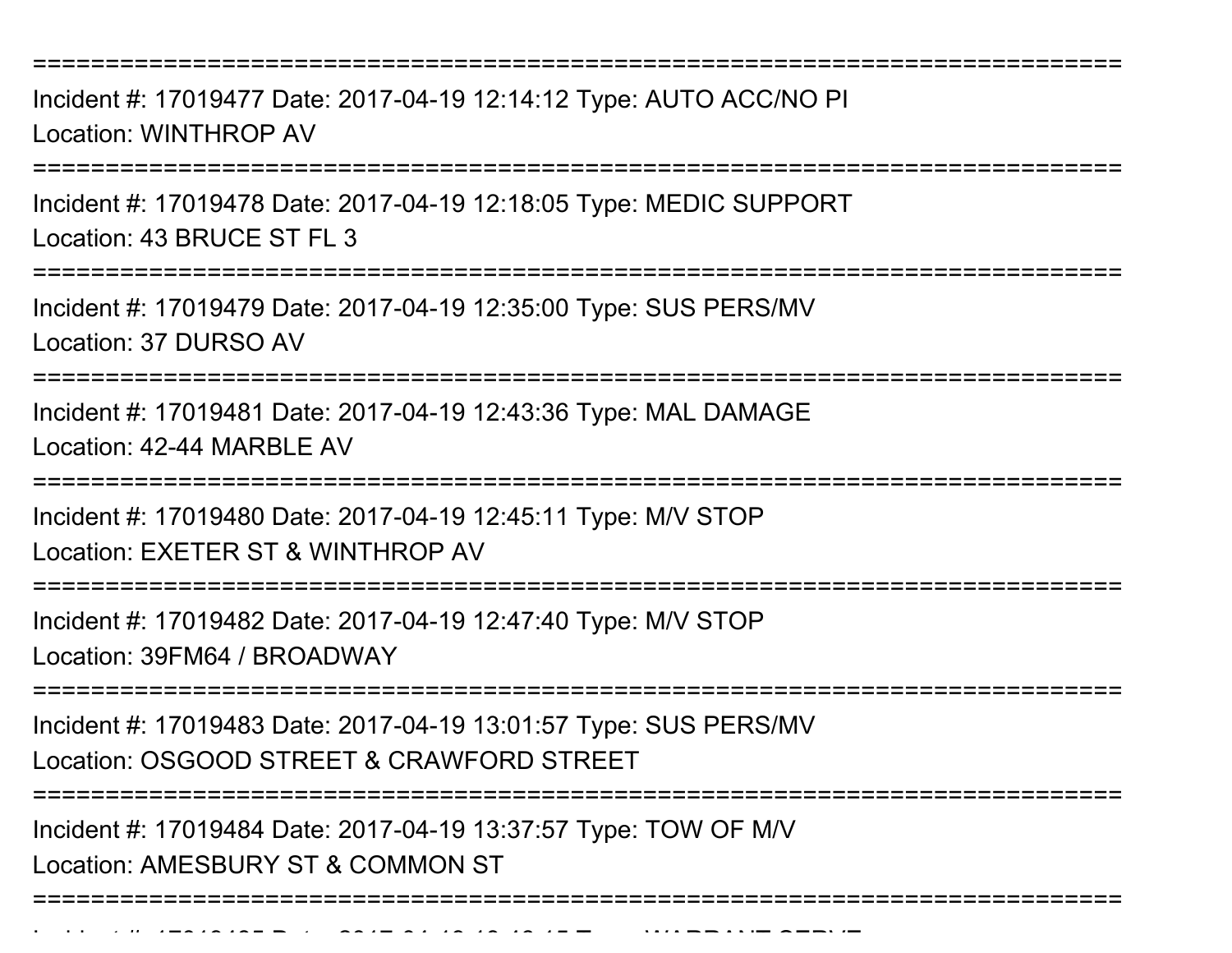Location: 198 JACKSON ST

===========================================================================Incident #: 17019487 Date: 2017-04-19 13:47:30 Type: HIT & RUN M/VLocation: 203 HAVERHILL ST ===========================================================================Incident #: 17019486 Date: 2017-04-19 13:49:03 Type: COURT DOC SERVELocation: 439 HIGH ST===========================================================================Incident #: 17019488 Date: 2017-04-19 14:01:30 Type: TOW OF M/VLocation: TRESPASS / 572 ESSEX ST===========================================================================Incident #: 17019489 Date: 2017-04-19 14:16:32 Type: DRUG VIOLocation: 40 LAWRENCE ST===========================================================================Incident #: 17019490 Date: 2017-04-19 14:17:52 Type: LOST PROPERTYLocation: 218 PROSPECT ST======================== Incident #: 17019491 Date: 2017-04-19 14:27:20 Type: M/V STOPLocation: 18 MELROSE ST===========================================================================Incident #: 17019492 Date: 2017-04-19 14:32:39 Type: M/V STOPLocation: APPLETON ST & ESSEX ST===========================================================================

Incident #: 17019493 Date: 2017-04-19 14:37:07 Type: MAL DAMAGELocation: 2 APPL FTON ST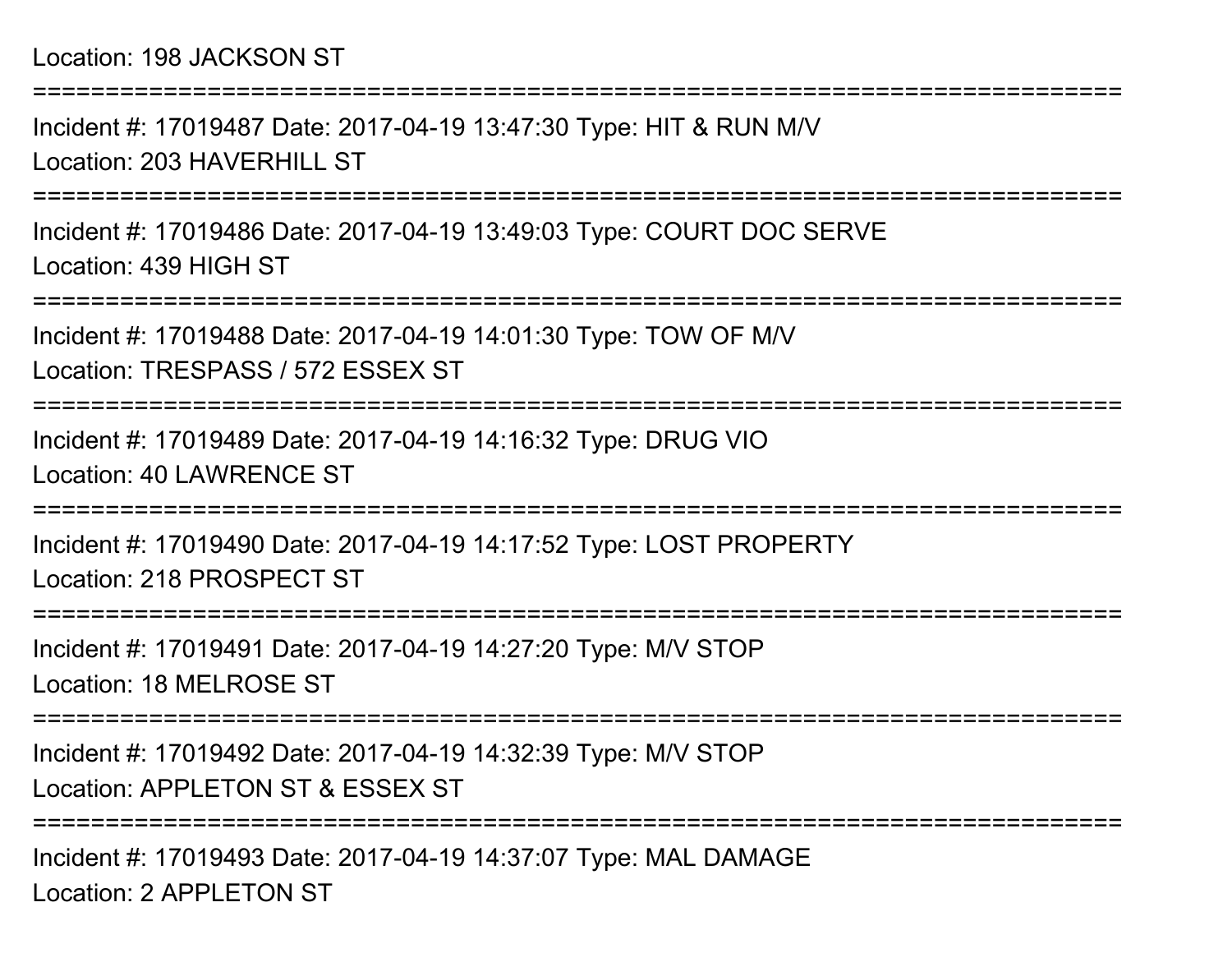Incident #: 17019495 Date: 2017-04-19 14:54:14 Type: CK WELL BEINGLocation: ANDOVER ST & S BROADWAY

===========================================================================Incident #: 17019494 Date: 2017-04-19 14:54:42 Type: M/V STOPLocation: ESSEX ST & HAMPSHIRE ST===========================================================================Incident #: 17019496 Date: 2017-04-19 14:59:25 Type: TOW OF M/VLocation: TRESPASS / 49 BLANCHARD ST===========================================================================Incident #: 17019498 Date: 2017-04-19 15:00:28 Type: KEEP PEACELocation: 83 WEST ST===========================================================================Incident #: 17019497 Date: 2017-04-19 15:00:53 Type: LARCENY/ATTMEPTLocation: 46 STAFFORD ST===========================================================================Incident #: 17019499 Date: 2017-04-19 15:02:52 Type: DISTURBANCELocation: 486 ANDOVER ST===========================================================================Incident #: 17019500 Date: 2017-04-19 15:04:25 Type: CK WELL BEINGLocation: 28 C SUMMER ST===========================================================================Incident #: 17019501 Date: 2017-04-19 15:14:18 Type: M/V STOPLocation: BROADWAY & LOWELL ST ===========================================================================Incident #: 17019502 Date: 2017-04-19 15:23:50 Type: M/V STOPLocation: 6AV171 / BRADFORD ST & BROADWAY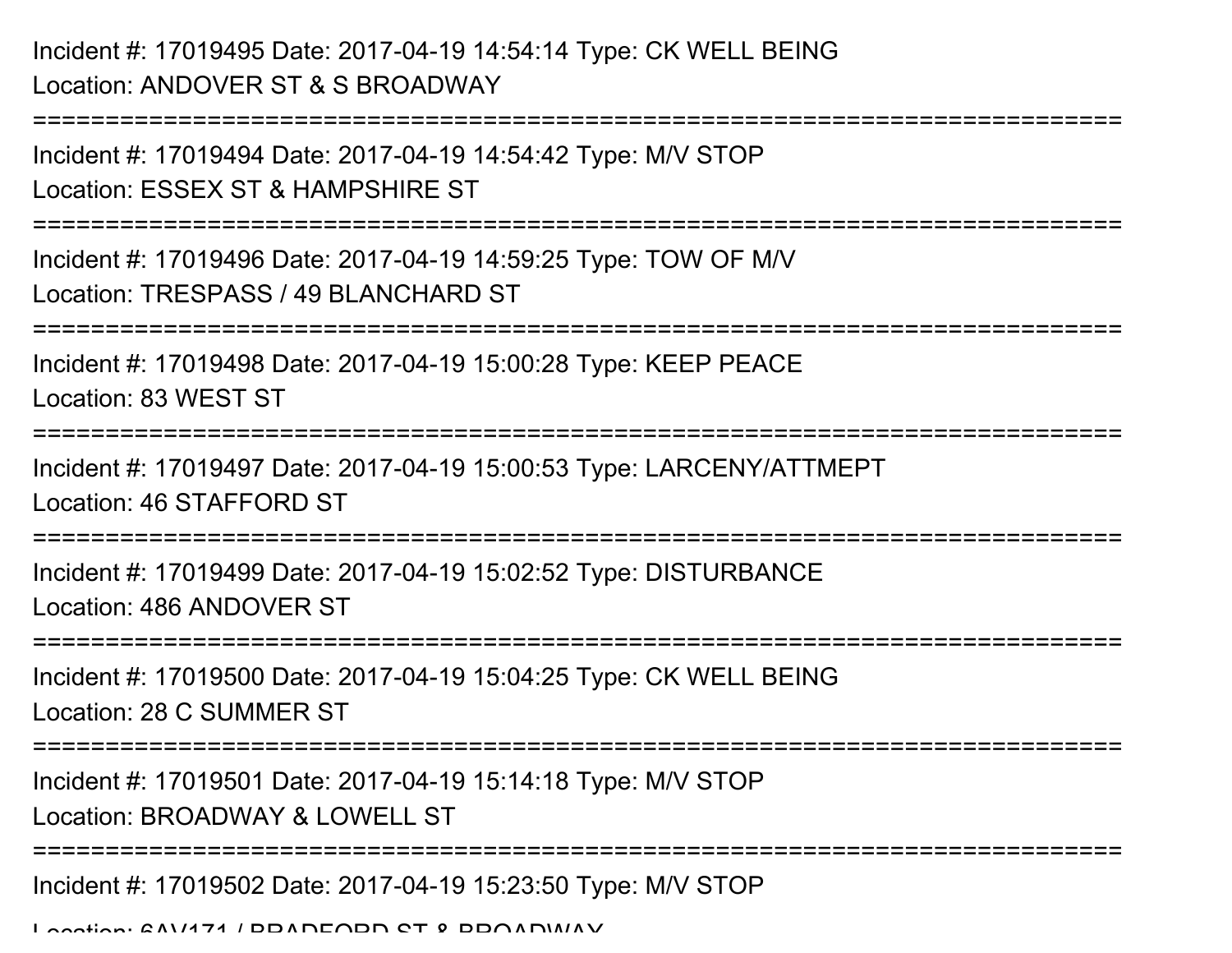===========================================================================Incident #: 17019503 Date: 2017-04-19 15:28:05 Type: M/V STOPLocation: 337 ESSEX ST===========================================================================Incident #: 17019504 Date: 2017-04-19 15:29:07 Type: M/V STOPLocation: 11 LAWRENCE ST===========================================================================Incident #: 17019505 Date: 2017-04-19 15:30:40 Type: AUTO ACC/NO PILocation: MANCHESTER ST & WEST ST===========================================================================Incident #: 17019506 Date: 2017-04-19 15:32:33 Type: SUS PERS/MVLocation: 14 BENNINGTON ST===========================================================================Incident #: 17019507 Date: 2017-04-19 15:34:55 Type: M/V STOPLocation: 18 FRANKLIN ST===========================================================================Incident #: 17019508 Date: 2017-04-19 15:35:09 Type: M/V STOPLocation: BROADWAY & CONCORD ST===========================================================================Incident #: 17019509 Date: 2017-04-19 15:37:03 Type: M/V STOPLocation: LORING ST & SALEM ST ===========================================================================Incident #: 17019510 Date: 2017-04-19 15:37:37 Type: M/V STOPLocation: LORING ST & MARKET ST===========================================================================

Incident #: 17019511 Date: 2017-04-19 15:39:40 Type: M/V STOP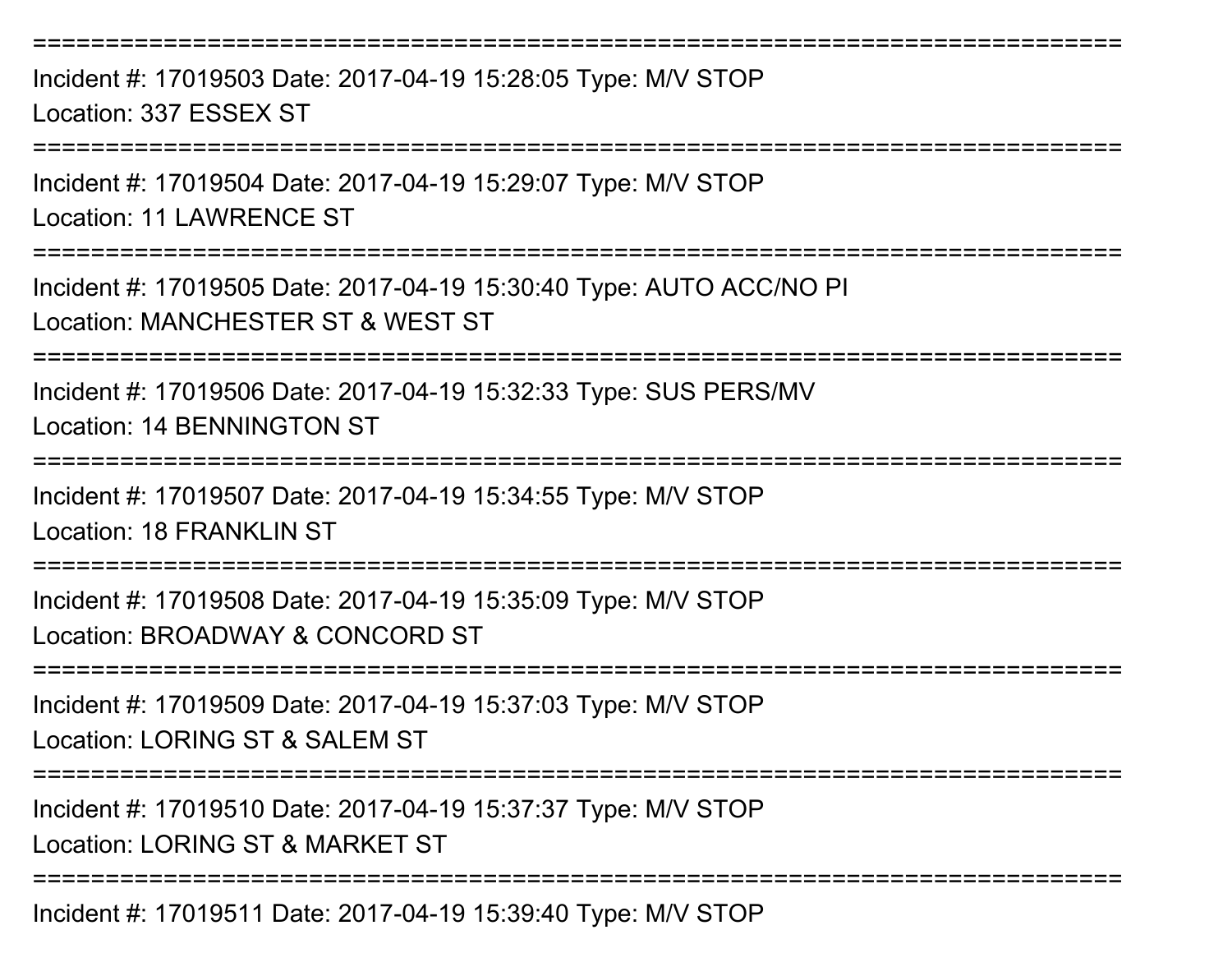Location: LORING ST & MARKET ST===========================================================================Incident #: 17019512 Date: 2017-04-19 15:40:42 Type: M/V STOPLocation: BROADWAY & LOWELL ST===========================================================================Incident #: 17019513 Date: 2017-04-19 15:42:01 Type: M/V STOPLocation: LORING ST & MARKET ST===========================================================================Incident #: 17019514 Date: 2017-04-19 15:44:42 Type: M/V STOPLocation: FRANKLIN ST & LOWELL ST===========================================================================Incident #: 17019515 Date: 2017-04-19 15:44:42 Type: M/V STOPLocation: 8DJT60 LORING ST===========================================================================Incident #: 17019516 Date: 2017-04-19 15:45:30 Type: M/V STOPLocation: LORING ST & MARKET ST===========================================================================Incident #: 17019517 Date: 2017-04-19 15:48:06 Type: WOMAN DOWNLocation: 151 S UNION ST===========================================================================Incident #: 17019518 Date: 2017-04-19 15:48:43 Type: M/V STOPLocation: BRADFORD ST & BROADWAY===========================================================================Incident #: 17019519 Date: 2017-04-19 15:50:08 Type: 209A/SERVELocation: 54 FOSTER ST

===========================================================================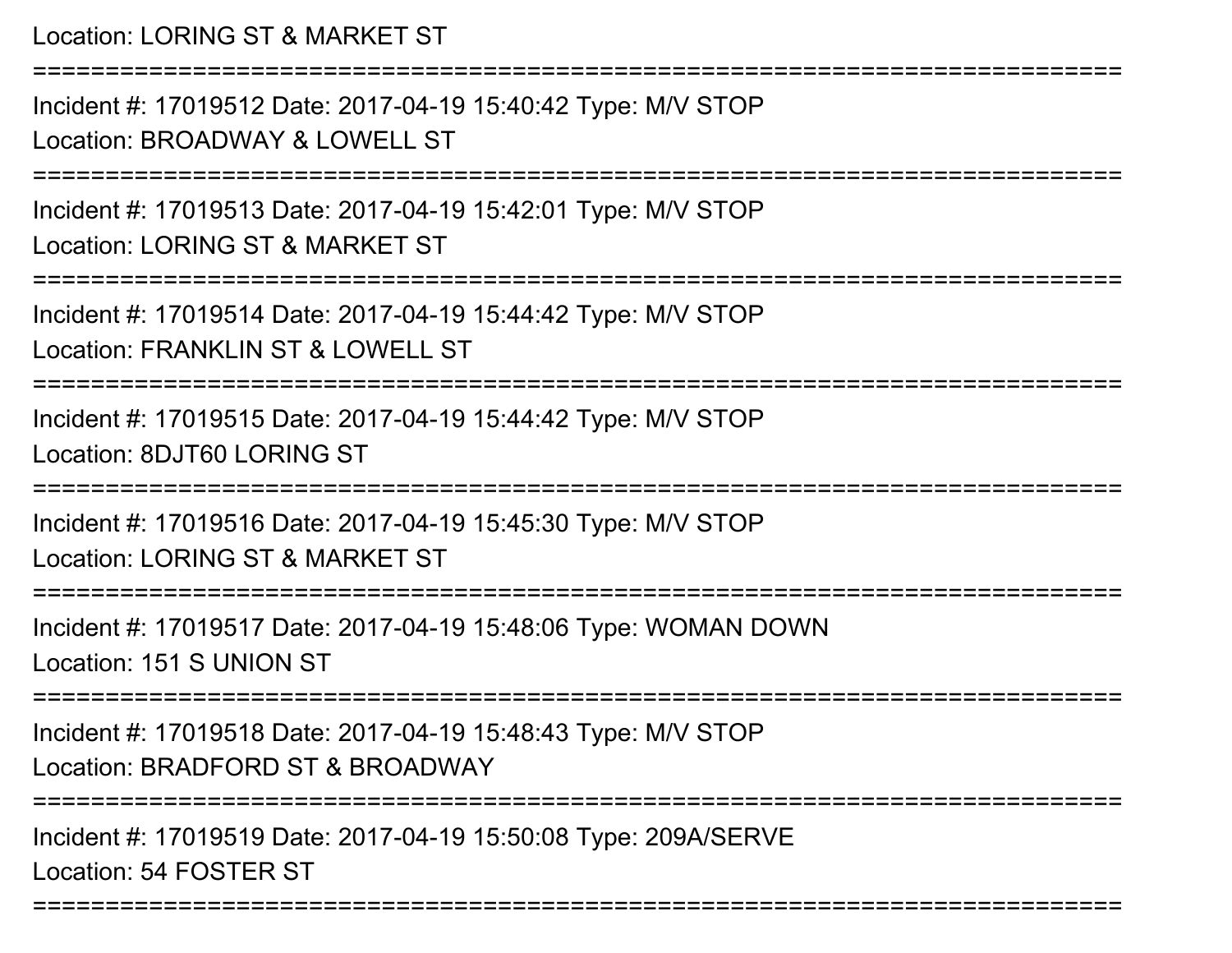Incident #: 17019521 Date: 2017-04-19 15:57:06 Type: M/V STOPLocation: 16 LORING ST

===========================================================================

===========================================================================

Incident #: 17019522 Date: 2017-04-19 15:59:44 Type: M/V STOPLocation: BROADWAY & CONCORD ST

===========================================================================

Incident #: 17019523 Date: 2017-04-19 16:03:39 Type: M/V STOPLocation: LORING ST & MARKET ST

===========================================================================

Incident #: 17019524 Date: 2017-04-19 16:04:46 Type: M/V STOPLocation: HAMPSHIRE ST & LOWELL ST

===========================================================================

Incident #: 17019525 Date: 2017-04-19 16:06:02 Type: M/V STOPLocation: 20 LORING ST

===========================================================================

Incident #: 17019526 Date: 2017-04-19 16:06:40 Type: ANIMAL COMPLLocation: 13 FLORENCE PL

===========================================================================

Incident #: 17019527 Date: 2017-04-19 16:07:06 Type: KEEP PEACELocation: 24 MAY ST

===========================================================================

Incident #: 17019528 Date: 2017-04-19 16:10:29 Type: M/V STOPLocation: BROADWAY & LOWELL ST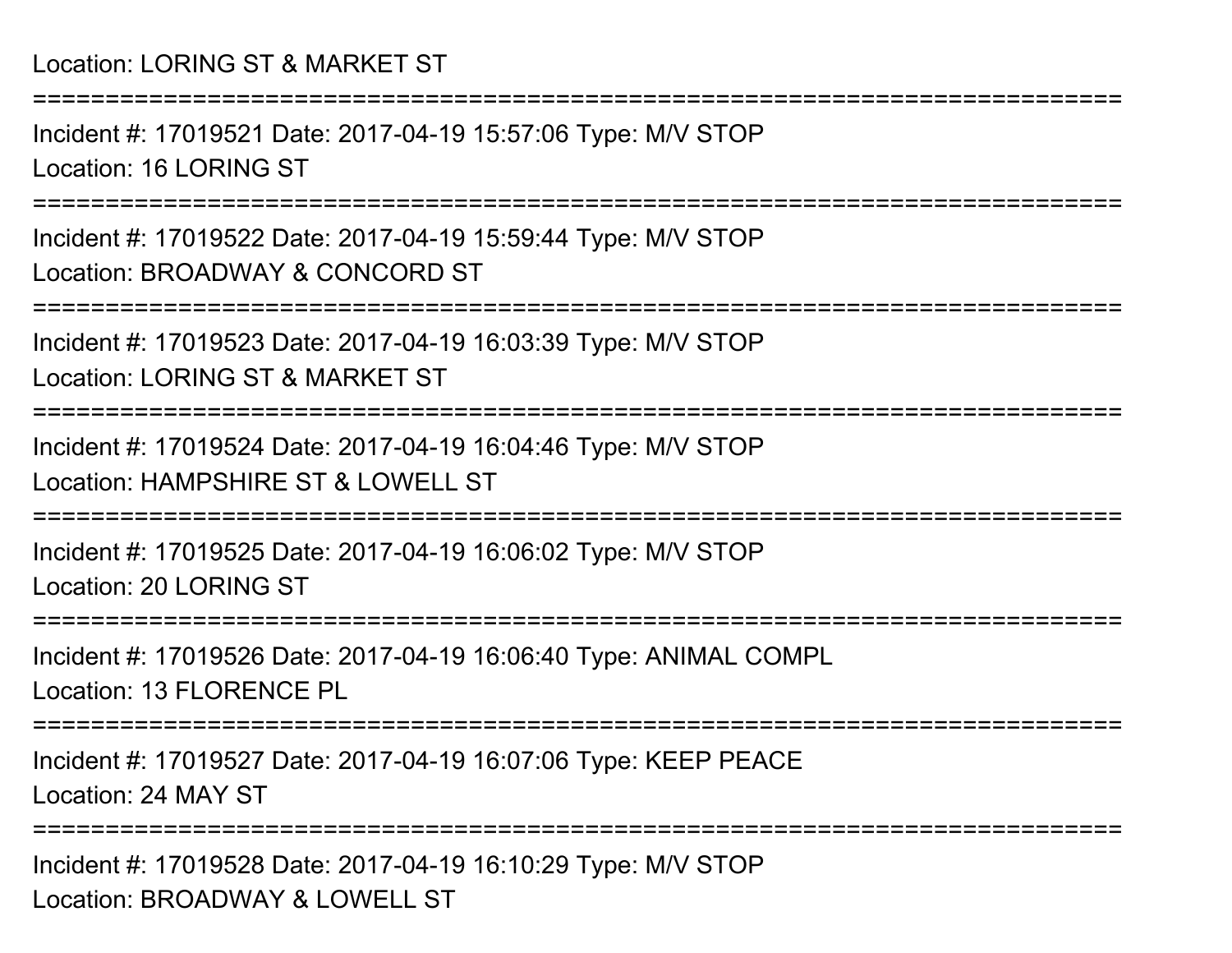Incident #: 17019529 Date: 2017-04-19 16:11:34 Type: M/V STOPLocation: LORING ST & MARKET ST

===========================================================================Incident #: 17019530 Date: 2017-04-19 16:12:40 Type: M/V STOPLocation: LORING ST & MARKET ST===========================================================================Incident #: 17019531 Date: 2017-04-19 16:16:53 Type: M/V STOPLocation: 17 LORING ST===========================================================================Incident #: 17019532 Date: 2017-04-19 16:17:20 Type: M/V STOPLocation: LORING ST & MARKET ST===========================================================================Incident #: 17019533 Date: 2017-04-19 16:19:14 Type: 209A/SERVELocation: 345 HAVERHILL ST ===========================================================================Incident #: 17019536 Date: 2017-04-19 16:21:02 Type: KEEP PEACELocation: 11 CRESCENT ST===========================================================================Incident #: 17019534 Date: 2017-04-19 16:21:25 Type: M/V STOPLocation: BROADWAY & LOWELL ST ===========================================================================Incident #: 17019535 Date: 2017-04-19 16:22:16 Type: 209A/SERVELocation: 340 HAVERHILL ST ===========================================================================Incident #: 17019537 Date: 2017-04-19 16:24:02 Type: M/V STOP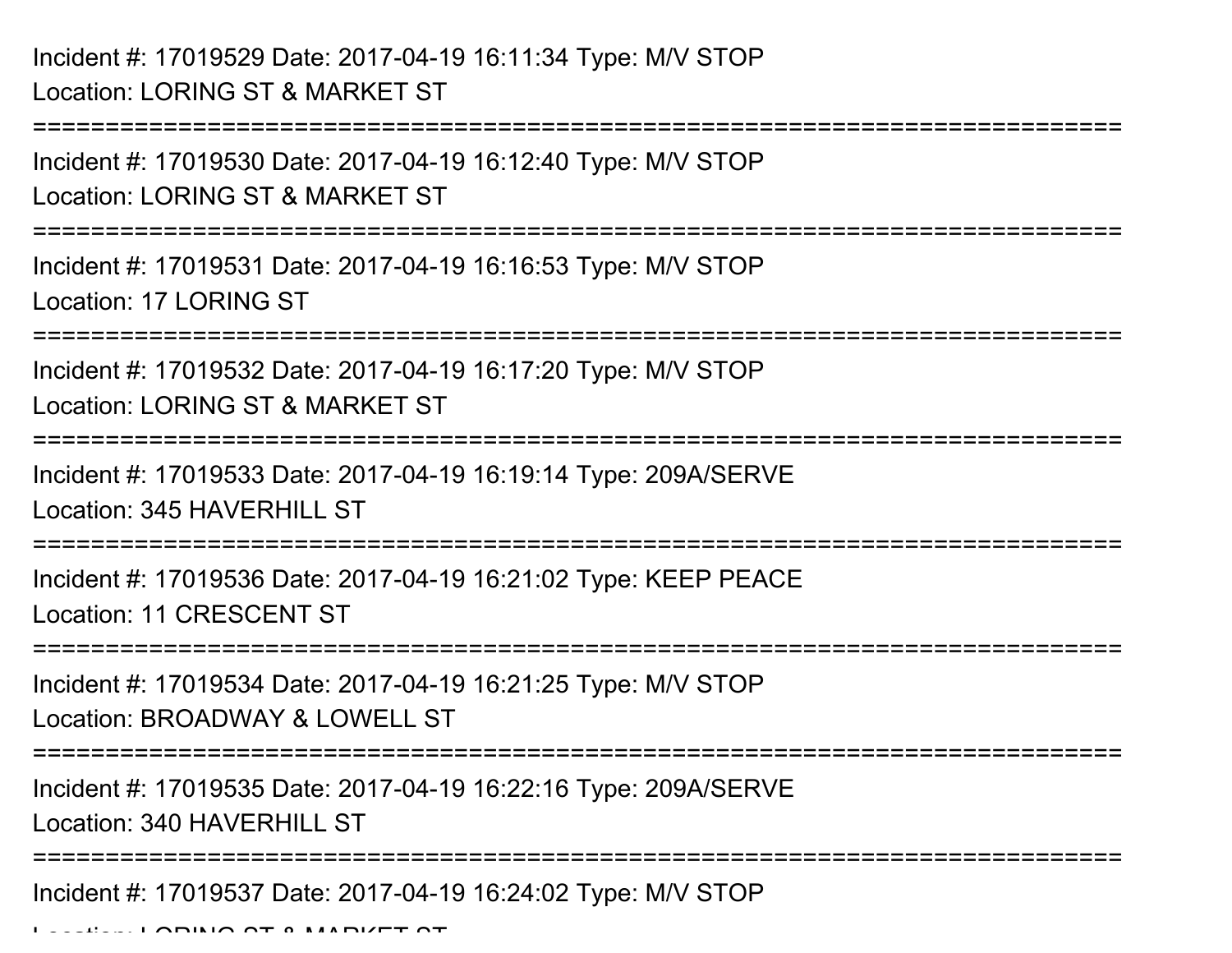===========================================================================

Incident #: 17019538 Date: 2017-04-19 16:24:02 Type: DISTURBANCELocation: 207 S UNION ST #8

===========================================================================

Incident #: 17019539 Date: 2017-04-19 16:24:59 Type: 209A/VIOLATIONLocation: WALK IN / 220 OSGOOD ST

===========================================================================

Incident #: 17019540 Date: 2017-04-19 16:25:50 Type: SUICIDE ATTEMPTLocation: JIMMY JON / 500 MERRIMACK ST

===========================================================================

Incident #: 17019541 Date: 2017-04-19 16:26:53 Type: M/V STOPLocation: BROADWAY & LOWELL ST

===========================================================================

Incident #: 17019542 Date: 2017-04-19 16:28:55 Type: M/V STOPLocation: COMMON ST & LAWRENCE ST

===========================================================================

Incident #: 17019543 Date: 2017-04-19 16:30:25 Type: M/V STOPLocation: LORING ST & MARKET ST

===========================================================================

Incident #: 17019544 Date: 2017-04-19 16:31:06 Type: 209A/SERVELocation: 439 HAVERHILL ST

===========================================================================

===========================================================================

Incident #: 17019545 Date: 2017-04-19 16:31:56 Type: M/V STOP

Location: LORING ST & MARKET ST

Inpident #: 17010516 Date: 2017 01 10 16:22:52 Type: MAI/ STOD<br>|-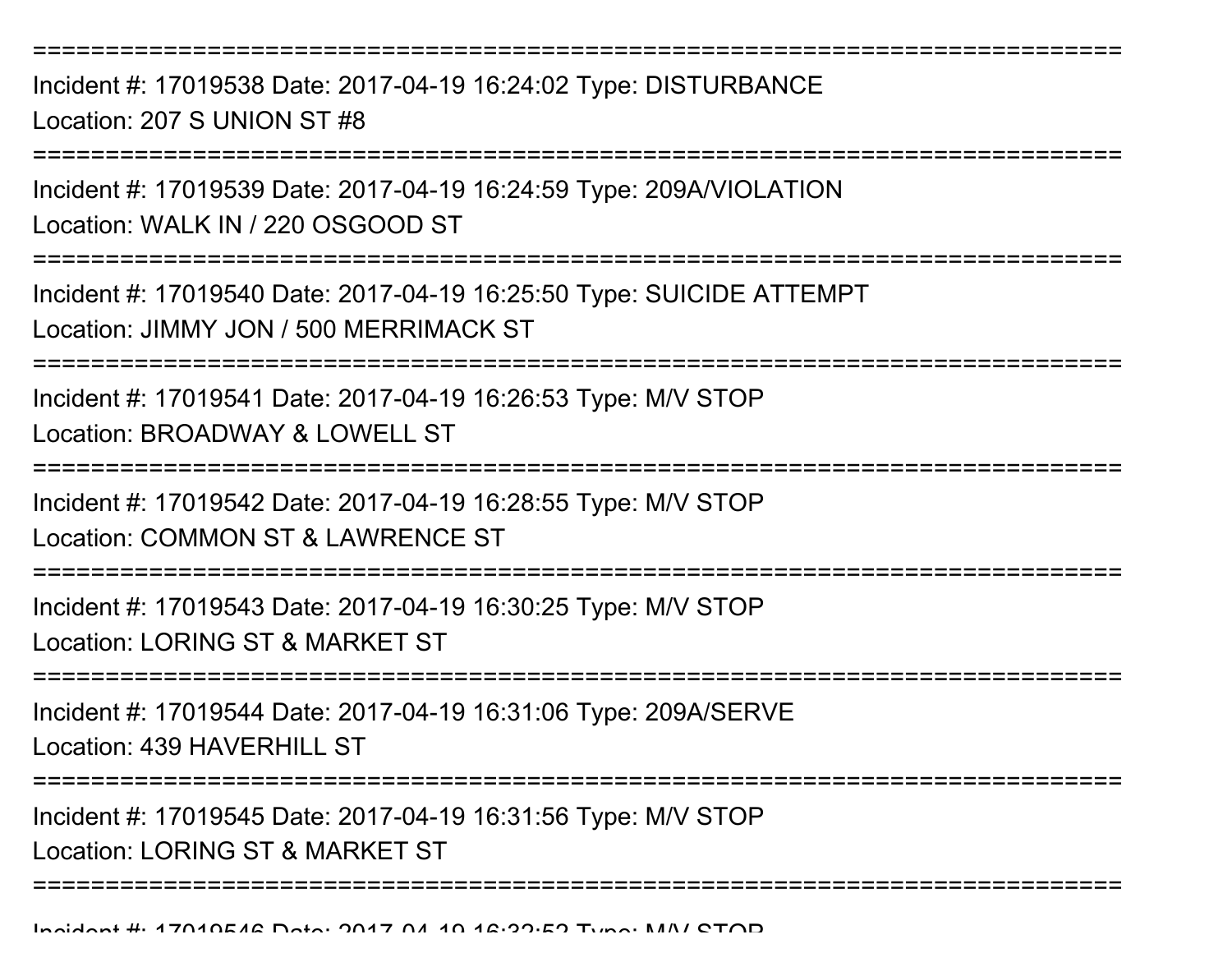===========================================================================

Incident #: 17019547 Date: 2017-04-19 16:33:46 Type: ALARM/BURGLocation: 40 ALBION ST

===========================================================================

Incident #: 17019548 Date: 2017-04-19 16:38:34 Type: M/V STOPLocation: LORING ST & SALEM ST

===========================================================================

Incident #: 17019549 Date: 2017-04-19 16:40:37 Type: M/V STOPLocation: HAVERHILL ST & MORTON ST

===========================================================================

Incident #: 17019554 Date: 2017-04-19 16:44:20 Type: AUTO ACC/NO PILocation: WALK IN / 28 FITZ ST

===========================================================================

Incident #: 17019551 Date: 2017-04-19 16:45:28 Type: AUTO ACC/NO PILocation: 303 LOWELL ST

=====================

Incident #: 17019550 Date: 2017-04-19 16:45:29 Type: M/V STOPLocation: BRADFORD ST & HAMPSHIRE ST

===========================================================================

Incident #: 17019552 Date: 2017-04-19 16:45:35 Type: 209A/SERVELocation: 137 BENNINGTON ST

===========================================================================

Incident #: 17019553 Date: 2017-04-19 16:48:43 Type: M/V STOPLocation: AMESBURY ST & COMMON ST

===========================================================================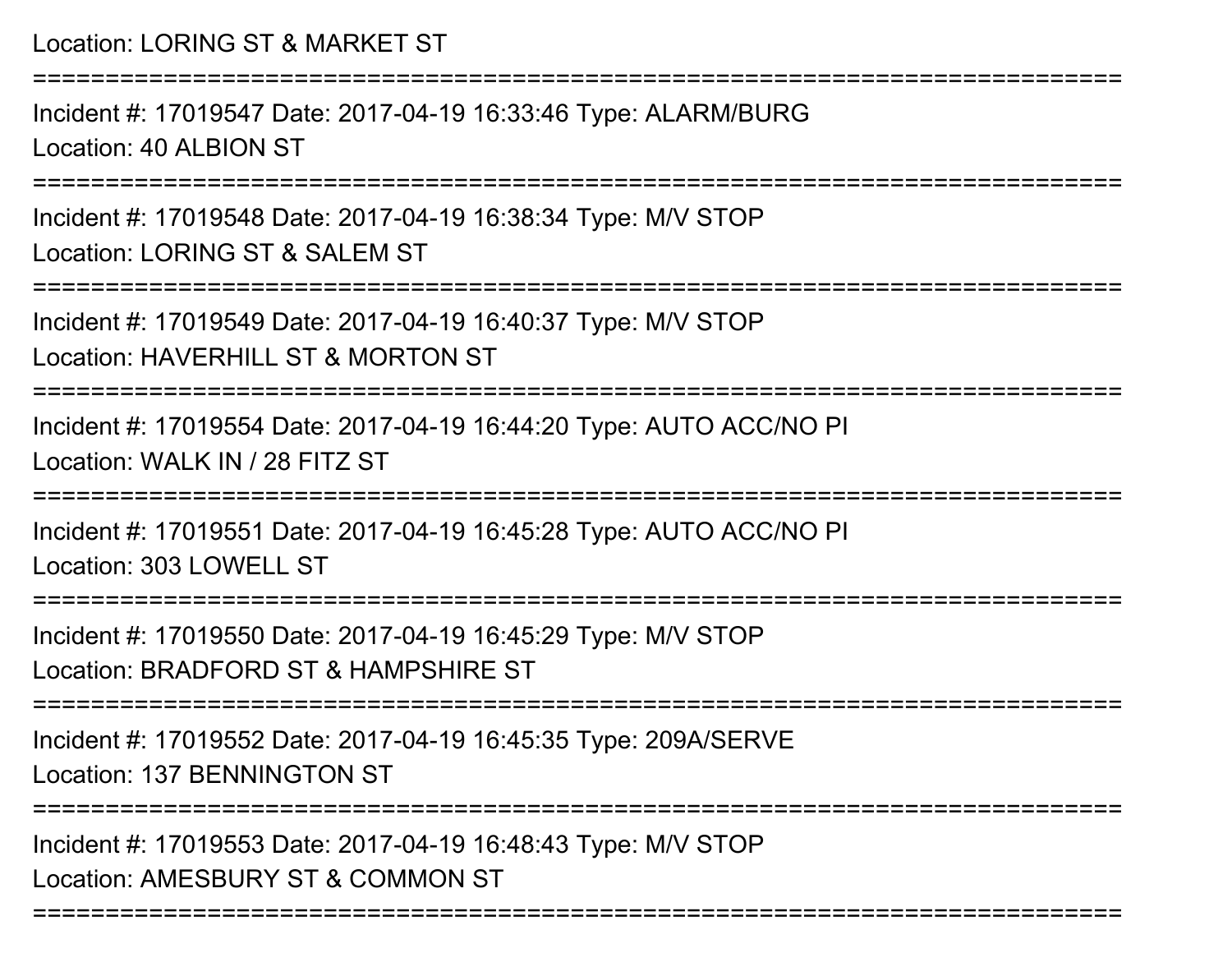Incident #: 17019555 Date: 2017-04-19 16:53:31 Type: M/V STOPLocation: LORING ST & SALEM ST

===========================================================================

Incident #: 17019556 Date: 2017-04-19 16:58:19 Type: M/V STOPLocation: BROADWAY & LOWELL ST

===========================================================================

Incident #: 17019557 Date: 2017-04-19 17:03:48 Type: AUTO ACC/NO PILocation: 173 PARKER ST

===========================================================================

Incident #: 17019558 Date: 2017-04-19 17:12:50 Type: M/V STOP

Location: GREENFIELD ST & LORING ST

===========================================================================

Incident #: 17019560 Date: 2017-04-19 17:13:34 Type: MAL DAMAGELocation: 323 HOWARD ST

===========================================================================

Incident #: 17019559 Date: 2017-04-19 17:13:46 Type: M/V STOPLocation: S UNION ST & SALEM ST

===========================================================================

Incident #: 17019561 Date: 2017-04-19 17:14:22 Type: M/V STOP

Location: BAILEY ST & S UNION ST

===========================================================================

Incident #: 17019562 Date: 2017-04-19 17:15:02 Type: 209A/SERVELocation: 75 HIGH ST

===========================

Incident #: 17019563 Date: 2017-04-19 17:16:08 Type: M/V STOPLocation: COMMON ST & FRANKLIN ST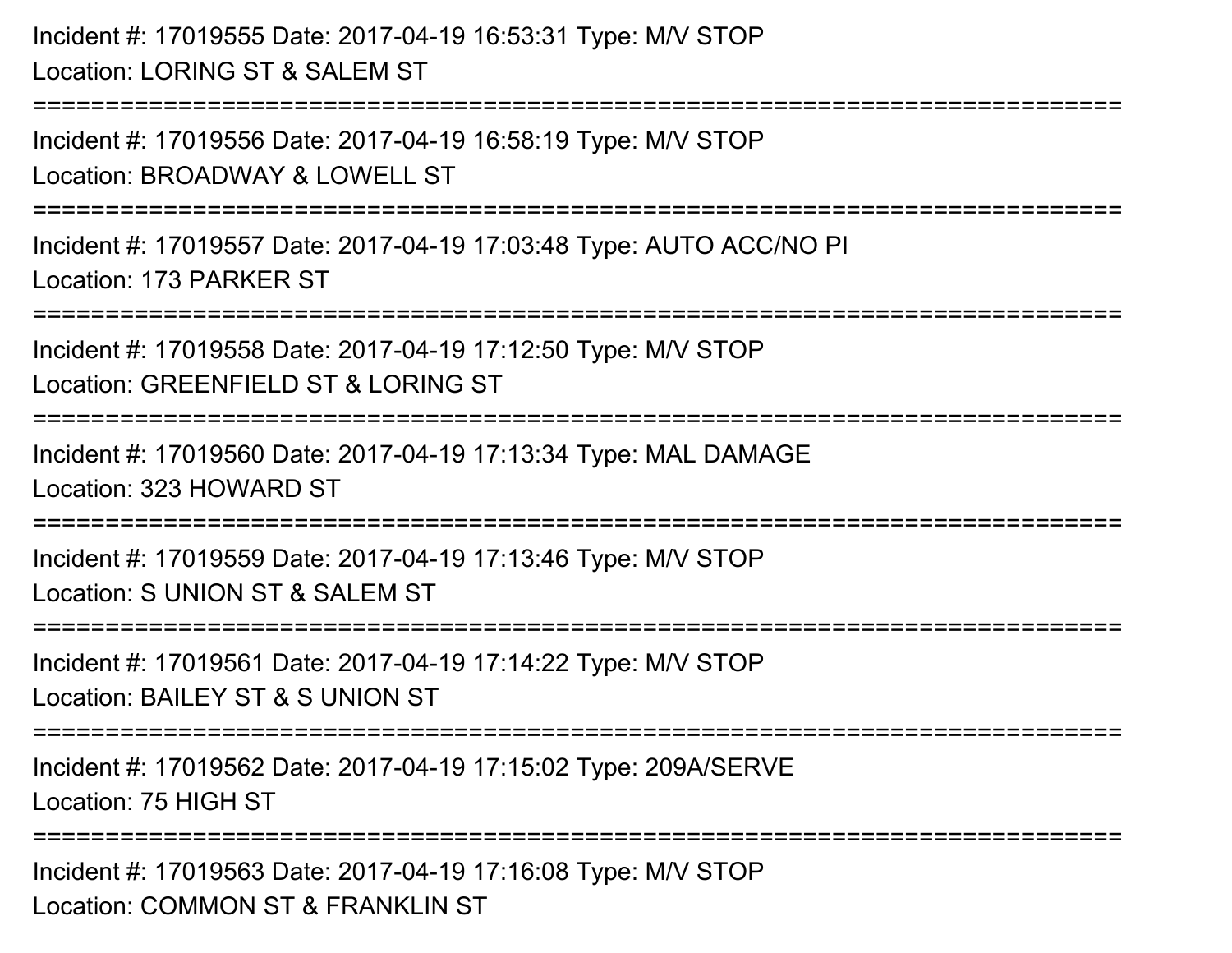Incident #: 17019564 Date: 2017-04-19 17:18:01 Type: ANIMAL COMPLLocation: 70 BENNINGTON ST

 $\mathcal{L}$  and  $\mathcal{L}$  is the constraint of  $\mathcal{L}$ 

===========================================================================Incident #: 17019565 Date: 2017-04-19 17:19:40 Type: M/V STOPLocation: GARDEN ST & JACKSON ST===========================================================================Incident #: 17019566 Date: 2017-04-19 17:22:33 Type: M/V STOPLocation: 173 HAVERHILL ST ===========================================================================Incident #: 17019567 Date: 2017-04-19 17:23:00 Type: M/V STOPLocation: FRANKLIN ST & LOWELL ST ===========================================================================Incident #: 17019568 Date: 2017-04-19 17:25:22 Type: HIT & RUN M/VLocation: 28 FITZ ST===========================================================================Incident #: 17019569 Date: 2017-04-19 17:36:29 Type: LIC PLATE STOLocation: 90 LOWELL ST===========================================================================Incident #: 17019570 Date: 2017-04-19 17:37:43 Type: M/V STOPLocation: HAVERHILL ST & LAWRENCE ST ===========================================================================Incident #: 17019571 Date: 2017-04-19 17:43:36 Type: M/V STOPLocation: LOWELL ST & WARREN ST===========================================================================Incident #: 17019572 Date: 2017-04-19 17:54:23 Type: 209A/SERVE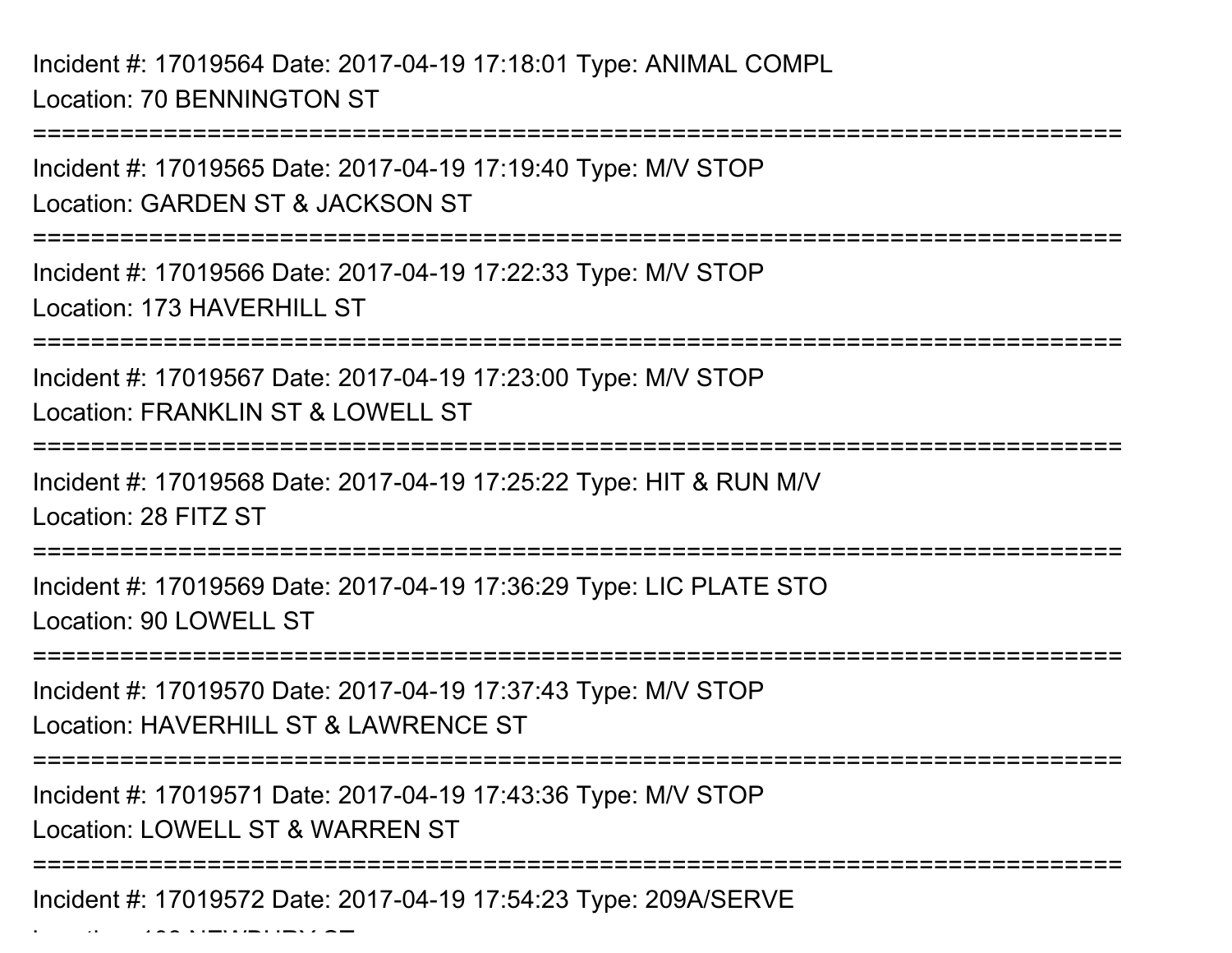Incident #: 17019573 Date: 2017-04-19 17:57:56 Type: M/V STOPLocation: LOWELL ST & TOWER HILL ST

===========================================================================

===========================================================================

Incident #: 17019574 Date: 2017-04-19 18:06:17 Type: 209A/SERVELocation: 192 BRUCE ST

===========================================================================

Incident #: 17019575 Date: 2017-04-19 18:11:23 Type: INVEST CONTLocation: 248 BROADWAY #411

===========================================================================

Incident #: 17019576 Date: 2017-04-19 18:12:55 Type: M/V STOPLocation: MERRIMACK ST & S UNION ST

===========================================================================

Incident #: 17019577 Date: 2017-04-19 18:13:26 Type: AUTO ACC/NO PI

Location: 286 LAWRENCE ST

===========================================================================

Incident #: 17019578 Date: 2017-04-19 18:15:24 Type: M/V STOPLocation: MERRIMACK ST & S BROADWAY

===========================================================================

Incident #: 17019579 Date: 2017-04-19 18:22:07 Type: E911 HANGUPLocation: PLAINS CONVENIENCE STORE / 232 HAMPSHIRE ST

===========================================================================

===========================================================================

Incident #: 17019580 Date: 2017-04-19 18:23:28 Type: INVEST CONTLocation: 72 GROTON ST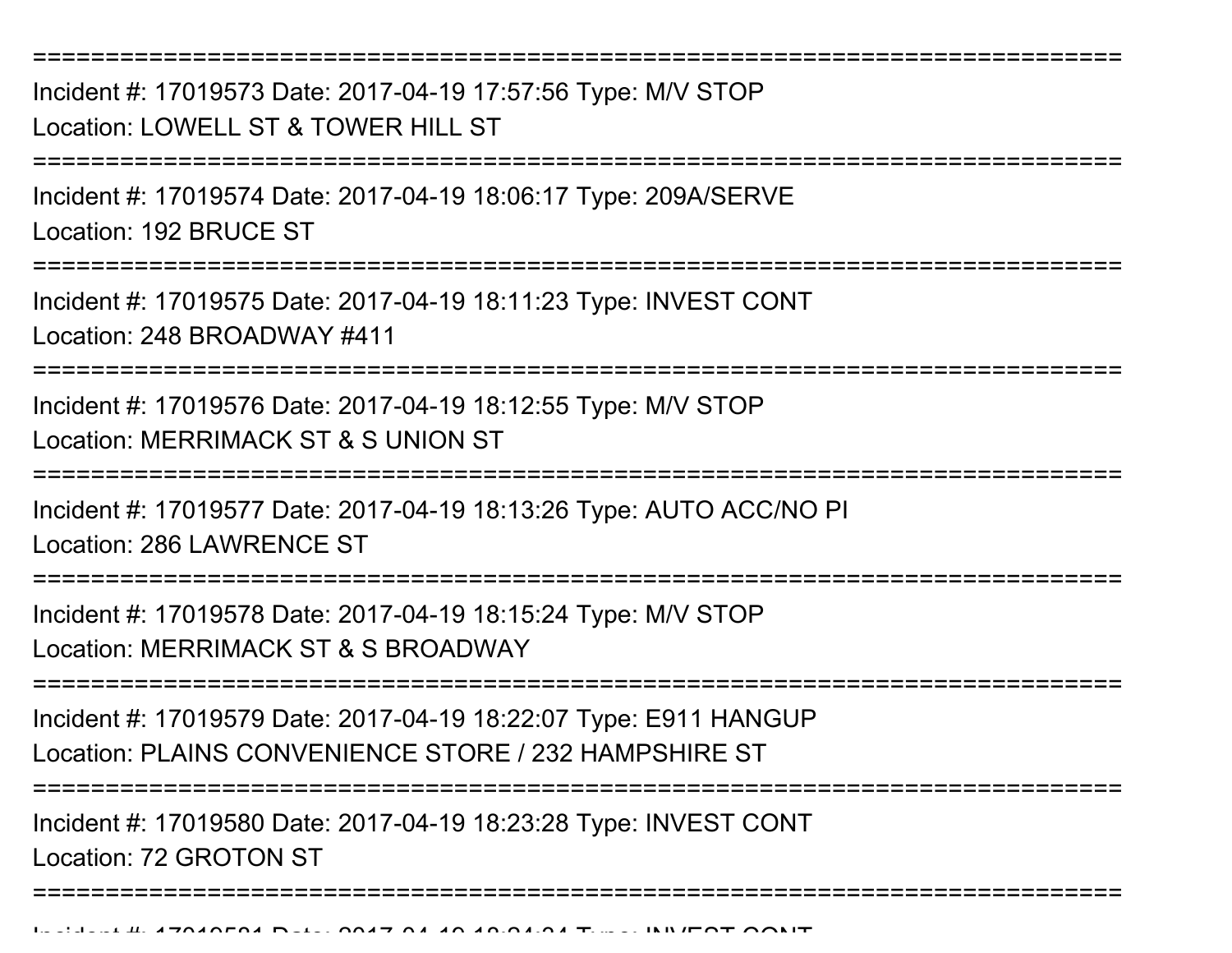Location: CANAL ST & MARSTON ST

===========================================================================

Incident #: 17019582 Date: 2017-04-19 18:26:09 Type: AUTO ACC/NO PILocation: LAWRENCE ST & STEARNS AV

===========================================================================

Incident #: 17019583 Date: 2017-04-19 18:27:06 Type: DOMESTIC/PROGLocation: 108 ALLSTON ST

===========================================================================

Incident #: 17019584 Date: 2017-04-19 18:28:11 Type: M/V STOP

Location: DURSO AV & WINTHROP AV

===========================================================================

Incident #: 17019585 Date: 2017-04-19 18:29:50 Type: 209A/SERVELocation: COLONY FOODS, INC / 439 HAVERHILL ST

===========================================================================

Incident #: 17019586 Date: 2017-04-19 18:33:50 Type: SUS PERS/MVLocation: TOW / 1047 ESSEX ST

=========================

Incident #: 17019587 Date: 2017-04-19 18:41:34 Type: ALARMS

Location: QUEZADA RESD. / 40 SMITH ST

===========================================================================

Incident #: 17019588 Date: 2017-04-19 18:41:51 Type: MISSING PERS

Location: 69 RESERVOIR ST

==================

===========================================================================

Incident #: 17019589 Date: 2017-04-19 18:53:23 Type: M/V STOPLocation: BRADFORD ST & BROADWAY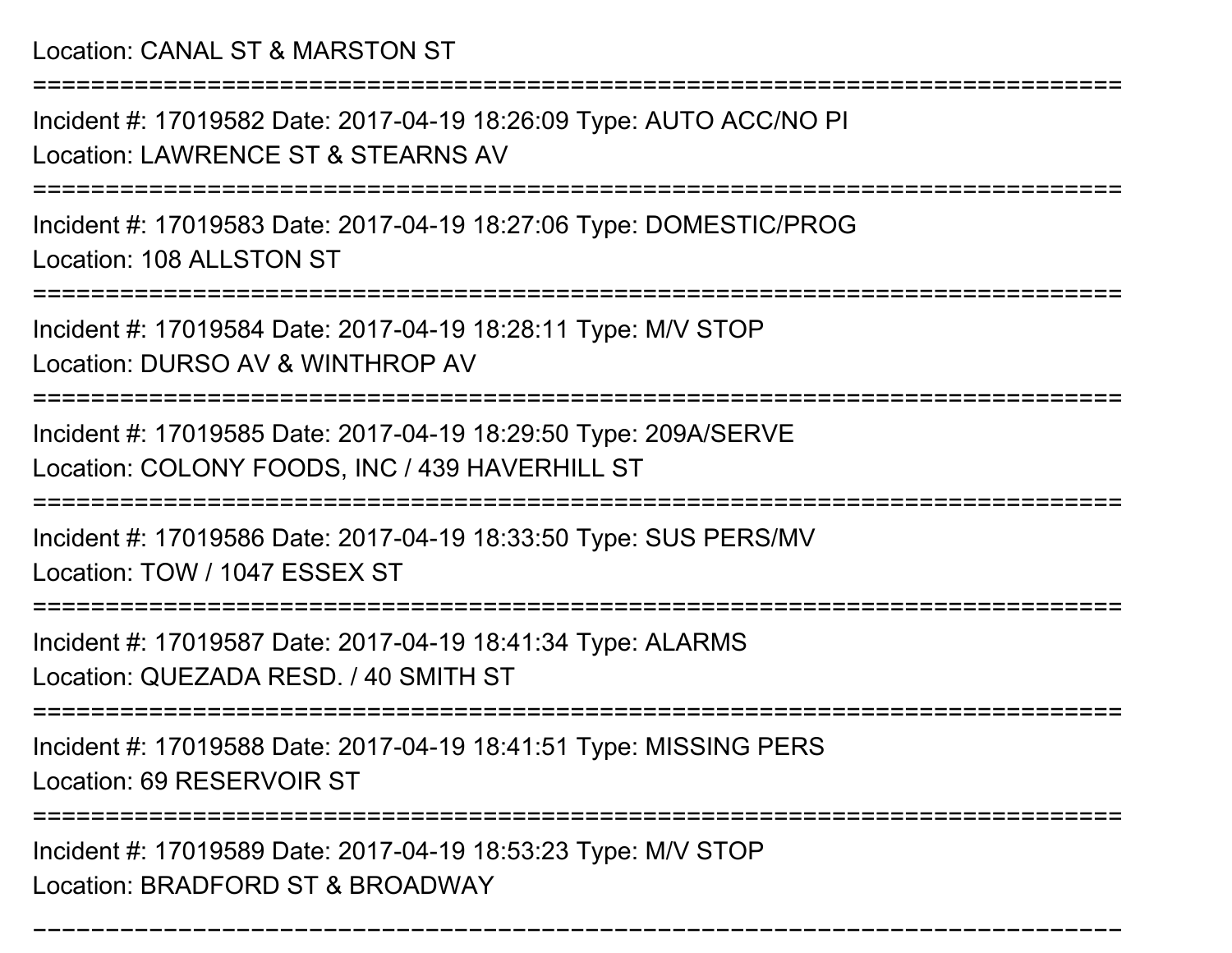Incident #: 17019590 Date: 2017-04-19 19:04:52 Type: ALARM/BURGLocation: 25 MARSTON ST #401 FL 4

Incident #: 17019591 Date: 2017-04-19 19:29:12 Type: ALARMSLocation: DR KIDDS OFFICE / 25 MARSTON ST #401 FL 4

===========================================================================

===========================================================================

Incident #: 17019592 Date: 2017-04-19 19:37:12 Type: DISTURBANCELocation: NEW YORK NAILS / 249 BROADWAY

===========================================================================

Incident #: 17019593 Date: 2017-04-19 19:58:18 Type: ALARMSLocation: STEVANOVICH RESD. / 41 BUSWELL ST

===========================================================================

Incident #: 17019594 Date: 2017-04-19 20:04:59 Type: AMBULANCE ASSSILocation: SANTANDER BANK / WINTHROP AV

===========================================================================

Incident #: 17019595 Date: 2017-04-19 20:25:28 Type: MAN DOWNLocation: LIGHTSHIP LIQUOR INC / 94 S UNION ST

===========================================================================

Incident #: 17019596 Date: 2017-04-19 20:27:10 Type: M/V STOP

Location: 123 LAWRENCE ST

===========================================================================

Incident #: 17019597 Date: 2017-04-19 20:27:53 Type: M/V STOP

Location: 123 LAWRENCE ST

===========================================================================

Incident #: 17019598 Date: 2017-04-19 20:28:15 Type: WOMAN DOWNLocation: 45 BASSWOOD ST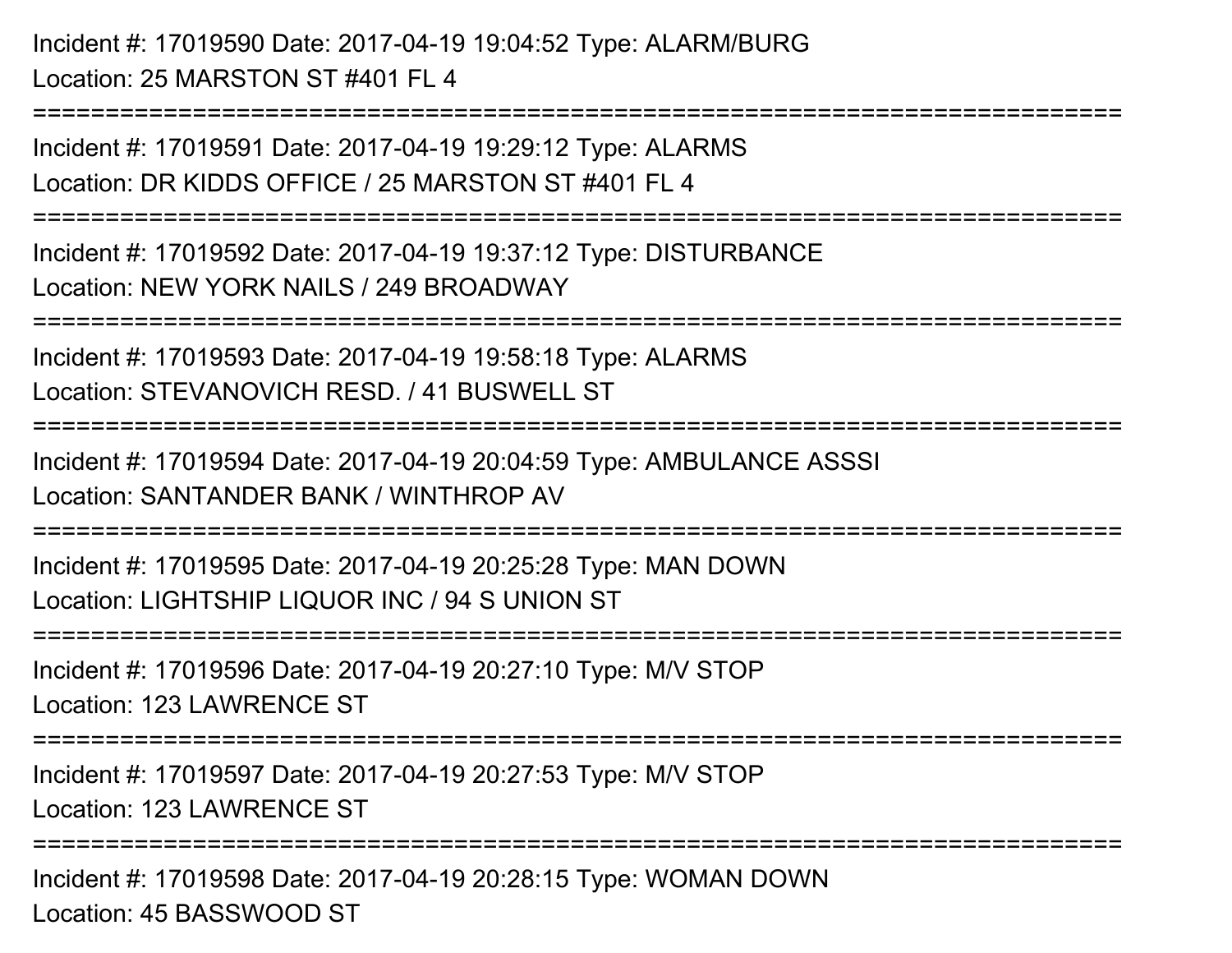Incident #: 17019599 Date: 2017-04-19 20:43:31 Type: DISORDERLYLocation: 85 ANDOVER ST

===========================================================================

===========================================================================

Incident #: 17019600 Date: 2017-04-19 20:43:49 Type: ALARM/BURGLocation: TRANSMAX / 90 GLENN ST #300

===========================================================================

Incident #: 17019601 Date: 2017-04-19 20:51:26 Type: M/V STOP

Location: AMESBURY ST & ESSEX ST

===========================================================================

Incident #: 17019602 Date: 2017-04-19 20:55:19 Type: GENERAL SERVLocation: ALLSTON ST & WOODLAND ST

===========================================================================

Incident #: 17019603 Date: 2017-04-19 21:08:05 Type: DISTURBANCELocation: 37D AUBURN ST

===========================================================================

Incident #: 17019604 Date: 2017-04-19 21:26:06 Type: TOW OF M/VLocation: TRESPASS / 2 INMAN ST

===========================================================================

Incident #: 17019605 Date: 2017-04-19 22:01:05 Type: DISABLED MVLocation: COMMONWEALTH DR & TRAINING SCHOOL RD

===========================================================================

Incident #: 17019606 Date: 2017-04-19 22:25:48 Type: WARRANT SERVELocation: 127 HOWARD ST

===========================================================================

Incident #: 17019607 Date: 2017-04-19 22:26:41 Type: WARRANT SERVE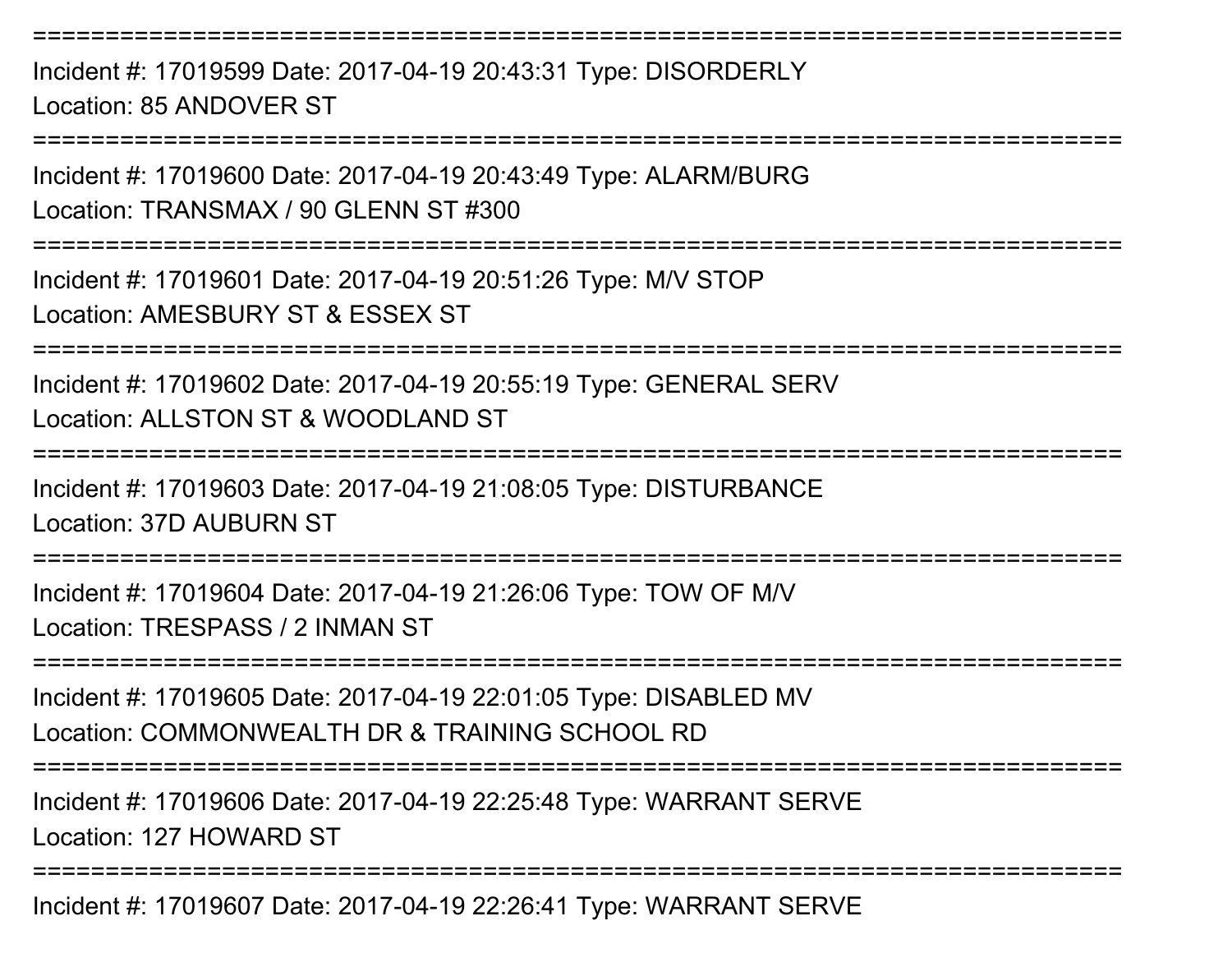===========================================================================

Incident #: 17019608 Date: 2017-04-19 22:59:30 Type: WOMAN DOWNLocation: 400 CANAL ST

===========================================================================

Incident #: 17019609 Date: 2017-04-19 23:03:21 Type: M/V STOPLocation: 132 S UNION ST

===========================================================================

Incident #: 17019610 Date: 2017-04-19 23:06:21 Type: M/V STOP

Location: ALLSTON ST & HIGH ST

===========================================================================

Incident #: 17019611 Date: 2017-04-19 23:09:32 Type: M/V STOPLocation: ABBOTT ST & PARKER ST

===========================================================================

Incident #: 17019612 Date: 2017-04-19 23:21:52 Type: M/V STOP

Location: CANAL ST & HAMPSHIRE ST

===========================================================================

Incident #: 17019613 Date: 2017-04-19 23:26:57 Type: TRESPASSINGLocation: TRAIN STATION / 211 MERRIMACK ST

===========================================================================

Incident #: 17019614 Date: 2017-04-19 23:35:14 Type: DISTURBANCELocation: TERRA LUNA CAFE / 225 ESSEX ST

===========================================================================

585 record(s)

{ call presslog("2017-04-19","0000","2017-04-19","2359") }